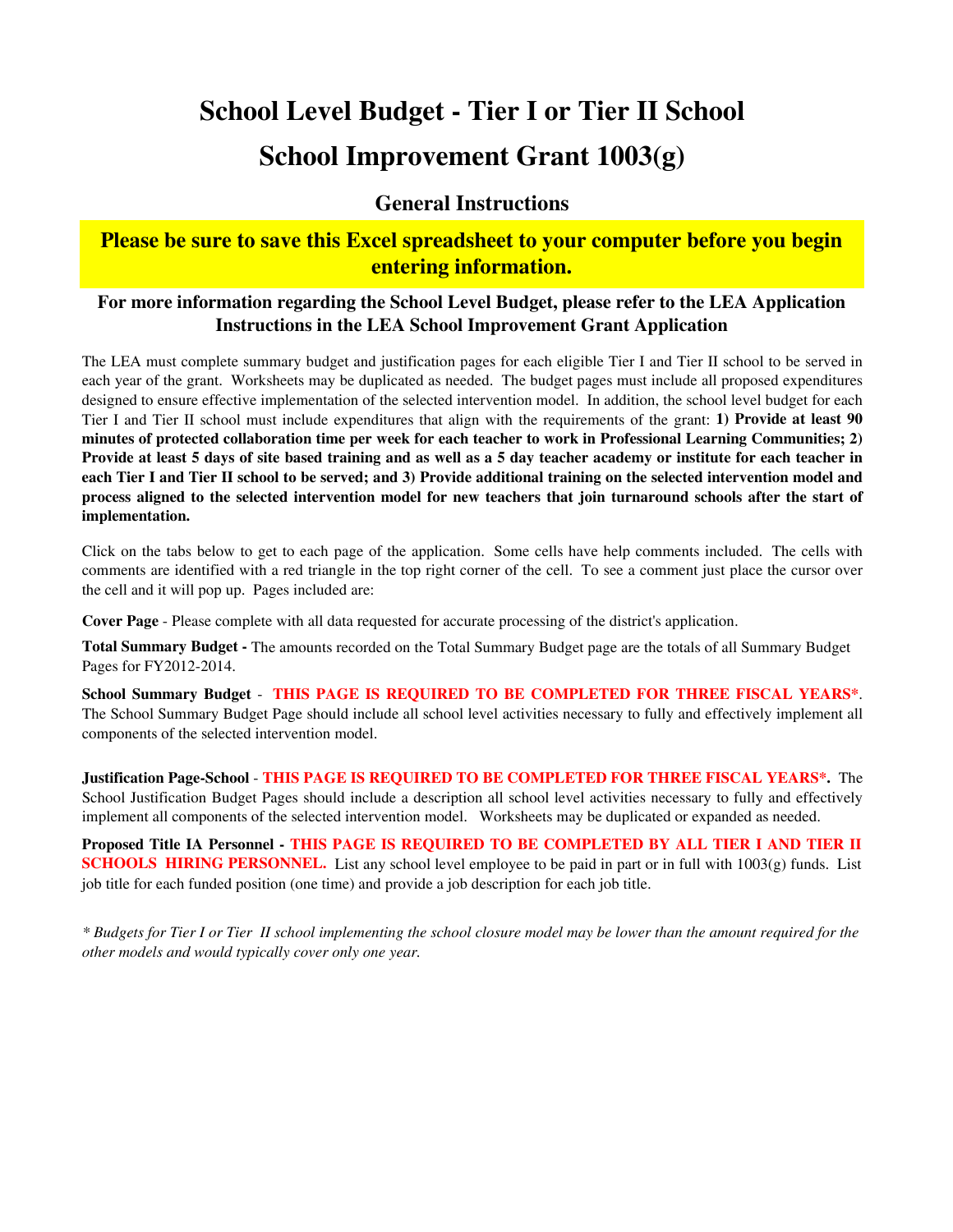### **Site Level Budget Tier I or Tier II School School Improvement Grant 1003(g)**

### **Due: May 16, 2011**

| <b>District</b>            |                        | <b>Oklahoma City Public Schools</b> | I-089     | <b>County</b>        | Oklahoma               | 55             |  |  |
|----------------------------|------------------------|-------------------------------------|-----------|----------------------|------------------------|----------------|--|--|
|                            | Name                   |                                     | Code      |                      | Name                   | Code           |  |  |
| <b>Address</b>             | 900 N Klein            |                                     |           |                      | 73106<br>Oklahoma City |                |  |  |
|                            | <b>Mailing Address</b> |                                     |           |                      | City                   | $Zip(9-digit)$ |  |  |
| <b>Phone</b>               |                        | 405-587-0011                        |           | 405-297-6687         |                        |                |  |  |
|                            | Area Code and Number   |                                     |           | Area Code and Number |                        |                |  |  |
| <b>Application Contact</b> |                        | Dr. Linda Toure                     |           |                      | 405-587-0011           |                |  |  |
|                            |                        | Type or Print Name                  |           |                      | School Phone           |                |  |  |
|                            |                        | lwtoure@okcps.org                   |           |                      | 405-587-0011           |                |  |  |
|                            |                        | E-mail Address                      |           |                      | Summer Phone           |                |  |  |
| <b>School SIG Contact</b>  |                        | Dr. Linda Toure                     |           |                      | lwtoure@okcps.org      |                |  |  |
|                            |                        | Type or Print Name                  | Telephone |                      | E-mail Address         |                |  |  |
| <b>Superintendent</b>      |                        | Mr. Karl Springer                   |           |                      | krspringer@okcps.org   |                |  |  |
|                            |                        | Type or Print Name                  |           |                      | E-mail Address         |                |  |  |

#### **Submission Guidelines:**



Before proceeding:

- \* Has the district engaged in comprehensive planning at all Tier I and Tier II schools to ensure effective implementation of the selected intervention model?
- \* Have the appropriate groups participated in consultation and planning?
- \* Budgets for Tier I and Tier II schools must include the requirements of the grant including 1) providing at least 90 minute of protected collaboration time each week for each teacher in Professional Learning Communities, 2) providing at least five days of site based training as well as a five day teacher academy or institute, and 3) providing additional training on the selected intervention model and process aligned to the selected intervention model for new teachers.

#### **To be completed by the Oklahoma State Department of Education**

**Authorized SDE Staff** Date Date Control of the Control of the Control of the Control of the Control of the Control of the Control of the Control of the Control of the Control of the Control of the Control of the Control o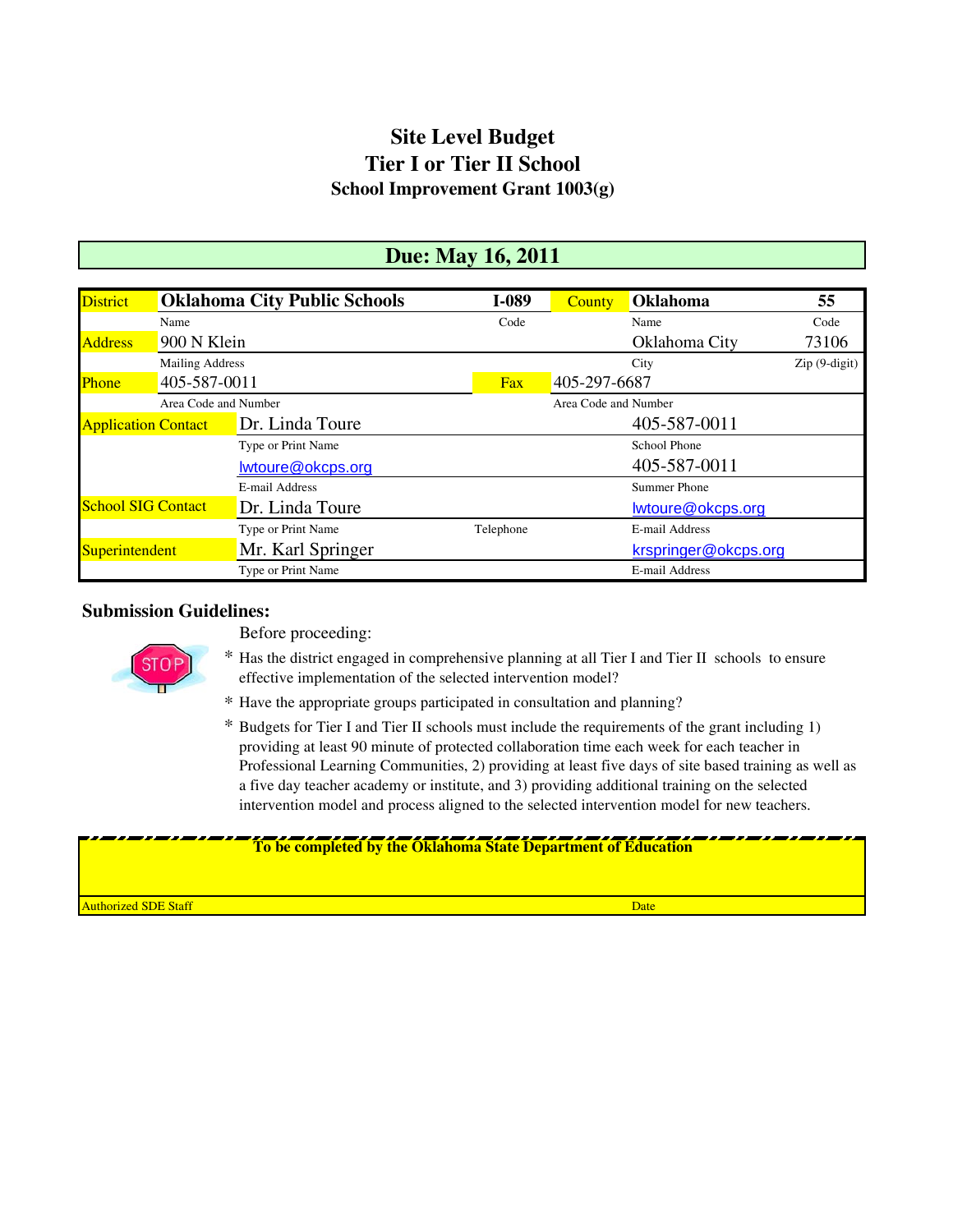# **Oklahoma State Department of Education FY2012-2014 Title I Part A School Improvement Grant 1003(g) Tier I or Tier II School Total Summary Budget**

| Project Code: 537<br>Total Requested \$5,889,512.00 |                              |                                   |                                     |                                   |                                                                               | District: Oklahoma City Public Schools    |                                           | $I-089$                                         |                        | County: Oklahoma             | 55                                           |                  |      |
|-----------------------------------------------------|------------------------------|-----------------------------------|-------------------------------------|-----------------------------------|-------------------------------------------------------------------------------|-------------------------------------------|-------------------------------------------|-------------------------------------------------|------------------------|------------------------------|----------------------------------------------|------------------|------|
|                                                     |                              |                                   |                                     |                                   |                                                                               |                                           | Name                                      |                                                 |                        | Code                         |                                              | Name             | Code |
|                                                     |                              |                                   |                                     |                                   | Site: Oklahoma Centennial High School                                         |                                           |                                           |                                                 | Tier I                 | $\boxtimes$ Tier II          |                                              |                  |      |
| Object                                              | Function                     | <b>Instruction</b><br><b>1000</b> | Guidance<br><b>Services</b><br>2120 | Curriculum<br>Development<br>2212 | <b>Improvement of Instruction</b><br>2210<br><b>Staff</b><br>Training<br>2213 | Parental<br>Advisory<br>Committee<br>2190 | Academic<br>Student<br>Assessment<br>2240 | Personnel<br>(Staff)<br><b>Services</b><br>2570 | Transportation<br>2720 | Parent<br>Involvment<br>2194 | Office<br>of<br>School<br>Turnaround<br>2330 | <b>Subtotals</b> |      |
| 100                                                 | <b>Salaries</b>              | \$336,000.00                      | \$180,000.00                        |                                   | \$1,756,650.00                                                                |                                           |                                           | \$133,700.00                                    |                        | \$120,720.00                 | \$64,713.00                                  | \$2,591,783.00   |      |
| 200                                                 | Benefits                     | \$122,034.00                      | \$65,376.00                         |                                   | \$453,804.00                                                                  |                                           |                                           | \$32,086.00                                     |                        | \$28,989.00                  | \$23,178.00                                  | \$725,467.00     |      |
| <b>300</b>                                          | <b>Professional Services</b> |                                   |                                     |                                   | \$1,254,000.00                                                                |                                           |                                           | \$280,000.00                                    |                        | \$22,500.00                  |                                              | \$1,556,500.00   |      |
| 400                                                 | <b>Property Services</b>     |                                   |                                     |                                   |                                                                               |                                           |                                           |                                                 | \$600,000.00           | \$12,500.00                  |                                              | \$612,500.00     |      |
| 500                                                 | <b>Other Services</b>        |                                   |                                     |                                   |                                                                               |                                           |                                           |                                                 |                        | \$17,500.00                  | \$16,200.00                                  | \$33,700.00      |      |
| 600                                                 | <b>Materials</b>             | \$144,736.00                      |                                     |                                   | \$146,500.00                                                                  |                                           |                                           | \$3,000.00                                      |                        | \$63,326.00                  | \$4,500.00                                   | \$362,062.00     |      |
|                                                     | 700 Property                 |                                   |                                     |                                   |                                                                               |                                           |                                           |                                                 |                        |                              |                                              |                  |      |
| 800                                                 | Other Objects                |                                   |                                     |                                   |                                                                               |                                           |                                           |                                                 |                        |                              | \$7,500.00                                   | \$7,500.00       |      |
|                                                     | <b>Subtotals</b>             |                                   | \$602,770.00 \$245,376.00           |                                   | \$3,610,954.00                                                                |                                           |                                           | \$448,786.00                                    |                        |                              | \$265,535.00 \$116,091.00                    | \$5,289,512.00   |      |
|                                                     | <b>Authorized Signature:</b> |                                   |                                     |                                   |                                                                               |                                           | Date:                                     |                                                 |                        | <b>TOTAL BUDGET</b>          |                                              | \$5,889,512.00   |      |

**Special Notes:** Federal funds received must supplement and may not supplant state and local funds that, in the absence of federal funds, would be used to support these activities.

Reimbursement for obligations is subject to final approval of the budget. If the LEA expends funds on nonallowable program costs prior to budget approval, the LEA is **responsible for covering those costs from other funds.**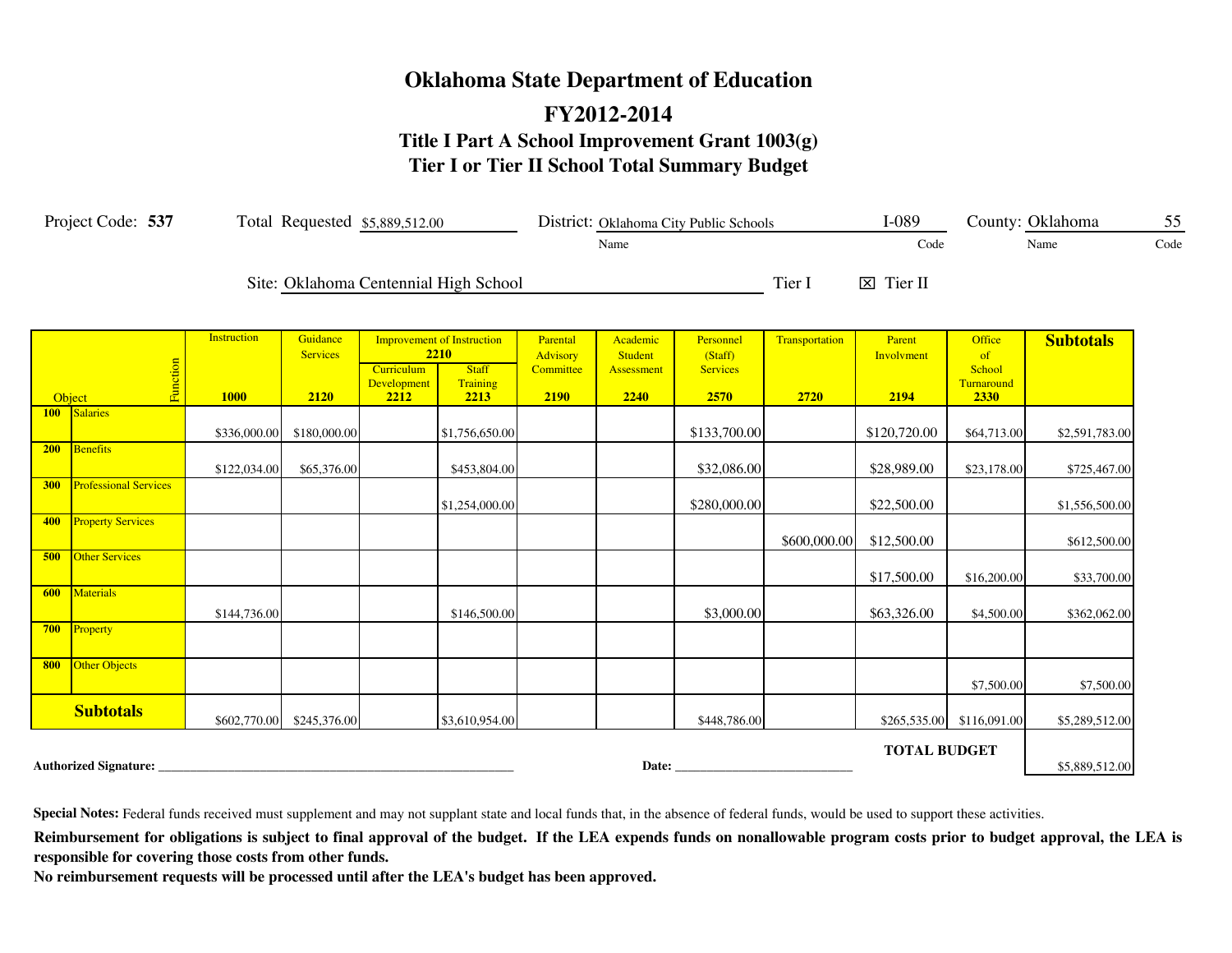# **FY2012 Oklahoma State Department of Education Title I Part A School Improvement Grant 1003(g) Tier I or Tier II School Summary Budget**

|            | Project Code: 537            |                                   | FY2012 Requested \$1,899,899.00     |                                   |                                                                               |                                           |                                                  | District: Oklahoma City Public Schools          |                        | $I-089$                      |                                              | County: Oklahoma | 55   |
|------------|------------------------------|-----------------------------------|-------------------------------------|-----------------------------------|-------------------------------------------------------------------------------|-------------------------------------------|--------------------------------------------------|-------------------------------------------------|------------------------|------------------------------|----------------------------------------------|------------------|------|
|            |                              |                                   |                                     |                                   |                                                                               |                                           | Name                                             |                                                 |                        | Code                         |                                              | Name             | Code |
|            |                              |                                   |                                     |                                   | Site: Oklahoma Centennial High School                                         |                                           |                                                  |                                                 | Tier I                 | $\boxtimes$ Tier II          |                                              |                  |      |
|            | Function<br>Object           | <b>Instruction</b><br><b>1000</b> | Guidance<br><b>Services</b><br>2120 | Curriculum<br>Development<br>2212 | <b>Improvement of Instruction</b><br>2210<br><b>Staff</b><br>Training<br>2213 | Parental<br>Advisory<br>Committee<br>2190 | Academic<br><b>Student</b><br>Assessment<br>2240 | Personnel<br>(Staff)<br><b>Services</b><br>2570 | Transportation<br>2720 | Parent<br>Involvment<br>2194 | Office<br>of<br>School<br>Turnaround<br>2330 | <b>Subtotals</b> |      |
| 100        | Salaries                     |                                   |                                     |                                   |                                                                               |                                           |                                                  |                                                 |                        |                              |                                              |                  |      |
|            |                              | \$112,000.00                      | \$60,000.00                         |                                   | \$585,550.00                                                                  |                                           |                                                  | \$44,940.00                                     |                        | \$40,240.00                  | \$21,571.00                                  | \$864,301.00     |      |
| 200        | <b>Benefits</b>              | \$40,678.00                       | \$21,792.00                         |                                   | \$151,268.00                                                                  |                                           |                                                  | \$10,785.00                                     |                        | \$9,663.00                   | \$7,726.00                                   | \$241,912.00     |      |
| <b>300</b> | <b>Professional Services</b> |                                   |                                     |                                   | \$251,000.00                                                                  |                                           |                                                  | \$75,000.00                                     |                        | \$10,000.00                  |                                              | \$336,000.00     |      |
| 400        | <b>Property Services</b>     |                                   |                                     |                                   |                                                                               |                                           |                                                  |                                                 | \$200,000.00           | \$5,000.00                   |                                              | \$205,000.00     |      |
| 500        | <b>Other Services</b>        |                                   |                                     |                                   |                                                                               |                                           |                                                  |                                                 |                        | \$7,500.00                   | \$5,400.00                                   | \$12,900.00      |      |
| 600        | <b>Materials</b>             | \$137,236.00                      |                                     |                                   | \$66,500.00                                                                   |                                           |                                                  | \$1,000.00                                      |                        | \$31,050.00                  | \$1,500.00                                   | \$237,286.00     |      |
| 700        | Property                     |                                   |                                     |                                   |                                                                               |                                           |                                                  |                                                 |                        |                              |                                              |                  |      |
| 800        | Other Objects                |                                   |                                     |                                   |                                                                               |                                           |                                                  |                                                 |                        |                              | \$2,500.00                                   | \$2,500.00       |      |
|            | <b>Subtotals</b>             | \$289,914.00                      | \$81,792.00                         |                                   | \$1,054,318.00                                                                |                                           |                                                  | \$131,725.00                                    | \$200,000.00           | \$103,453.00                 | \$38,697.00                                  | \$1,899,899.00   |      |
|            | <b>Authorized Signature:</b> |                                   |                                     |                                   |                                                                               |                                           | Date:                                            |                                                 |                        | <b>TOTAL BUDGET</b>          |                                              | \$1,899,899.00   |      |

**Special Notes:** Federal funds received must supplement and may not supplant state and local funds that, in the absence of federal funds, would be used to support these activities.

Reimbursement for obligations is subject to final approval of the budget. If the LEA expends funds on nonallowable program costs prior to budget approval, the LEA **is responsible for covering those costs from other funds.**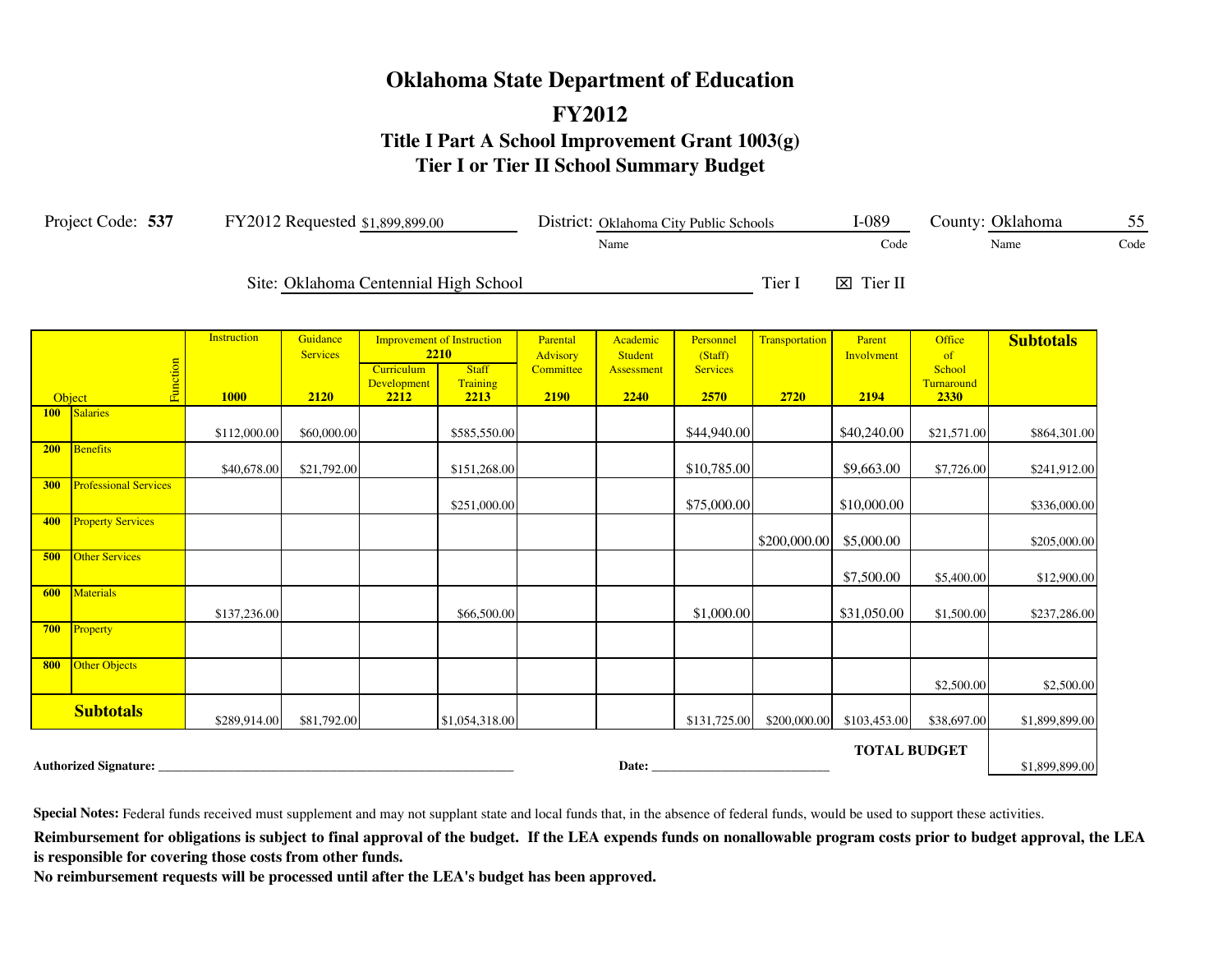#### **Tier I or Tier II Site Level Budget Justification FY2012 Title I Part A School Improvement Grant 1003(g)**

| Project<br>Code: | 537    | Oklahoma City Public Schools<br>Site: Oklahoma Centennial High School<br>District:                                                                                                        |                   | Oklahoma-55          |  |  |  |  |  |  |  |  |
|------------------|--------|-------------------------------------------------------------------------------------------------------------------------------------------------------------------------------------------|-------------------|----------------------|--|--|--|--|--|--|--|--|
|                  |        | Site Code<br>Name<br>Name                                                                                                                                                                 |                   | County/District Code |  |  |  |  |  |  |  |  |
|                  |        | Provide the information requested below for each amount budgeted in the OCAS Summary Budget. (Use additional pages as necessary.)                                                         |                   |                      |  |  |  |  |  |  |  |  |
| <b>Function</b>  | Object | <b>Expenditure Description and Itemization</b>                                                                                                                                            |                   | <b>Subtotals</b>     |  |  |  |  |  |  |  |  |
| 2213             | 100    | <b>Staff Training</b>                                                                                                                                                                     |                   |                      |  |  |  |  |  |  |  |  |
|                  |        | Training stipends                                                                                                                                                                         |                   |                      |  |  |  |  |  |  |  |  |
|                  |        | 5 days of site-based training on initiatives (45) teachers x \$20 per hour x 35 hrs)                                                                                                      |                   | \$31,500.00          |  |  |  |  |  |  |  |  |
|                  |        | 5 days for teacher academy/institute for new teachers (10 teachers x \$20 per hour x 35 hrs)                                                                                              |                   | \$7,000.00           |  |  |  |  |  |  |  |  |
|                  |        | Stipends for additional professional development with Marzano, K20 Center, ACT/America's Choice and additional PD to support effective teaching<br>$(45$ teachers x \$20 per hr x 40 hrs) |                   | \$36,000.00          |  |  |  |  |  |  |  |  |
|                  |        | Performance Pay Stipends                                                                                                                                                                  |                   |                      |  |  |  |  |  |  |  |  |
|                  |        | for student achievement (proficient or advanced) in Language Arts for 5 teachers (309 students) [\$50 per student meeting those goals]                                                    |                   | \$77,250.00          |  |  |  |  |  |  |  |  |
|                  |        | for student achievement (proficient or advanced) in Math for 4 teachers 309 students) [\$50 per student meeting those goals]                                                              |                   | \$61,800.00          |  |  |  |  |  |  |  |  |
|                  |        | for student achievement (reading & math smart goals) for 45 teachers [\$3,000 for reading and \$3,000 for math]                                                                           |                   | \$270,000.00         |  |  |  |  |  |  |  |  |
|                  |        |                                                                                                                                                                                           |                   |                      |  |  |  |  |  |  |  |  |
|                  |        | Transformation Coach - to provide site-based technical assistance in effective PLCs, data analysis, liaison with principal, touraround director and                                       |                   |                      |  |  |  |  |  |  |  |  |
|                  |        | facilitation of collaboration between teachers, teams, parents, etc (50%)                                                                                                                 |                   | \$30,000.00          |  |  |  |  |  |  |  |  |
|                  |        | Technology Coach                                                                                                                                                                          |                   | \$60,000.00          |  |  |  |  |  |  |  |  |
|                  |        |                                                                                                                                                                                           |                   |                      |  |  |  |  |  |  |  |  |
|                  |        | Data Coordinator - Provide site-based training on use and collection of data that will be used to inform instructional decisions (20%)                                                    |                   |                      |  |  |  |  |  |  |  |  |
| 2213             | 200    | Benefits                                                                                                                                                                                  |                   |                      |  |  |  |  |  |  |  |  |
|                  |        |                                                                                                                                                                                           |                   |                      |  |  |  |  |  |  |  |  |
|                  |        | Benefits for Training                                                                                                                                                                     |                   | \$7,560.00           |  |  |  |  |  |  |  |  |
|                  |        | Benefits for additional training                                                                                                                                                          |                   | \$8,640.00           |  |  |  |  |  |  |  |  |
|                  |        | Benefits for Performance Pay                                                                                                                                                              |                   | \$98,172.00          |  |  |  |  |  |  |  |  |
|                  |        | Benefits for Technology Coach                                                                                                                                                             |                   | \$21,792.00          |  |  |  |  |  |  |  |  |
|                  |        | Data Coordinator Benefits                                                                                                                                                                 |                   | \$4,358.00           |  |  |  |  |  |  |  |  |
| 2213             | 300    | <b>Transformation Coach Benefits</b><br>Professional Services                                                                                                                             |                   | \$10,746.00          |  |  |  |  |  |  |  |  |
|                  |        |                                                                                                                                                                                           |                   |                      |  |  |  |  |  |  |  |  |
|                  |        | Marzano Research Laboratory - Overview of The Art and Science of Teaching (4 days)                                                                                                        |                   | \$22,000.00          |  |  |  |  |  |  |  |  |
|                  |        | Marzano Research Laboratory - On-going book study conducted with teachers (8 days - four 2-day on-site visits)                                                                            |                   | \$44,000.00          |  |  |  |  |  |  |  |  |
|                  |        | K20 Center/Alan November will provide high-quality, job-embedded professional development in the area of instructional technology integration                                             |                   | \$75,000.00          |  |  |  |  |  |  |  |  |
|                  |        | ACT/AC will provide job-embedded professional development in the areas of implementation of ACT/AC curriculum and instructional strategies                                                |                   |                      |  |  |  |  |  |  |  |  |
|                  |        | (additional 50 days x \$2200per day)                                                                                                                                                      |                   | \$110,000.00         |  |  |  |  |  |  |  |  |
| 2213             | 600    | Itemize all projected purchases for Materials                                                                                                                                             |                   |                      |  |  |  |  |  |  |  |  |
|                  |        | Materials from Marzano Research Laboratory (\$100 per staff x 45)                                                                                                                         |                   | \$4,500.00           |  |  |  |  |  |  |  |  |
|                  |        | Books for book study - Classroom Management, PLC, Integrating Technology (45 teachers x 3 books x \$20 per book)                                                                          |                   | \$27,000.00          |  |  |  |  |  |  |  |  |
|                  |        | Materials and Supplies to support the five day academy                                                                                                                                    |                   | \$25,000.00          |  |  |  |  |  |  |  |  |
|                  |        | Materials/Supplies/Computers/Color Printer/Smartboard and flip cameras to support a professional development/data/PLC Room                                                                |                   | \$10,000.00          |  |  |  |  |  |  |  |  |
| 2573             | 100    | Administrator                                                                                                                                                                             |                   |                      |  |  |  |  |  |  |  |  |
|                  |        | Stipends for training for Administrators (2) when off contract (2 x \$28 per hr x 40 hrs)                                                                                                 |                   | \$2,240.00           |  |  |  |  |  |  |  |  |
|                  |        | Performance Pay Stipends (for student achievement [reading and math smart goals] 2 administrators (\$3,000 for reading and \$3,000 math)                                                  |                   | \$12,000.00          |  |  |  |  |  |  |  |  |
|                  |        | Performance Pay Stipends (for student achievement [reading and math smart goals] 1 media specialist, 1 Counselor, speech pathologist, Behavior                                            |                   |                      |  |  |  |  |  |  |  |  |
|                  |        | Interventionist) (\$3,000 for reading and \$3,000 math)                                                                                                                                   |                   | \$24,000.00          |  |  |  |  |  |  |  |  |
|                  |        | Stipend for 5 days of training on initiatives (Media Specialist, Counselor, Speech Pathologist, Behavior Interventionist)                                                                 |                   | \$3,500.00           |  |  |  |  |  |  |  |  |
| 2573             | 200    | Stipend for additional training                                                                                                                                                           |                   | \$3,200.00           |  |  |  |  |  |  |  |  |
|                  |        | <b>Administrator Benefits</b><br>Benefits for training for Administrators                                                                                                                 |                   | \$537.00             |  |  |  |  |  |  |  |  |
|                  |        | Benefits for Performance Pay - Administrators                                                                                                                                             |                   | \$2,880.00           |  |  |  |  |  |  |  |  |
|                  |        | Benefits - Media Specialist, Counselor, Speech Pathologist, Behavior Interventionist                                                                                                      |                   | \$5,760.00           |  |  |  |  |  |  |  |  |
|                  |        | Benefits for training - Media Specialist, Counselor, Speech Pathologist, Behavior Interventionist                                                                                         |                   | \$840.00             |  |  |  |  |  |  |  |  |
|                  |        | Benefits for additional training                                                                                                                                                          |                   | \$768.00             |  |  |  |  |  |  |  |  |
|                  |        |                                                                                                                                                                                           |                   |                      |  |  |  |  |  |  |  |  |
|                  |        |                                                                                                                                                                                           | <b>Site Total</b> | \$1,110,043.00       |  |  |  |  |  |  |  |  |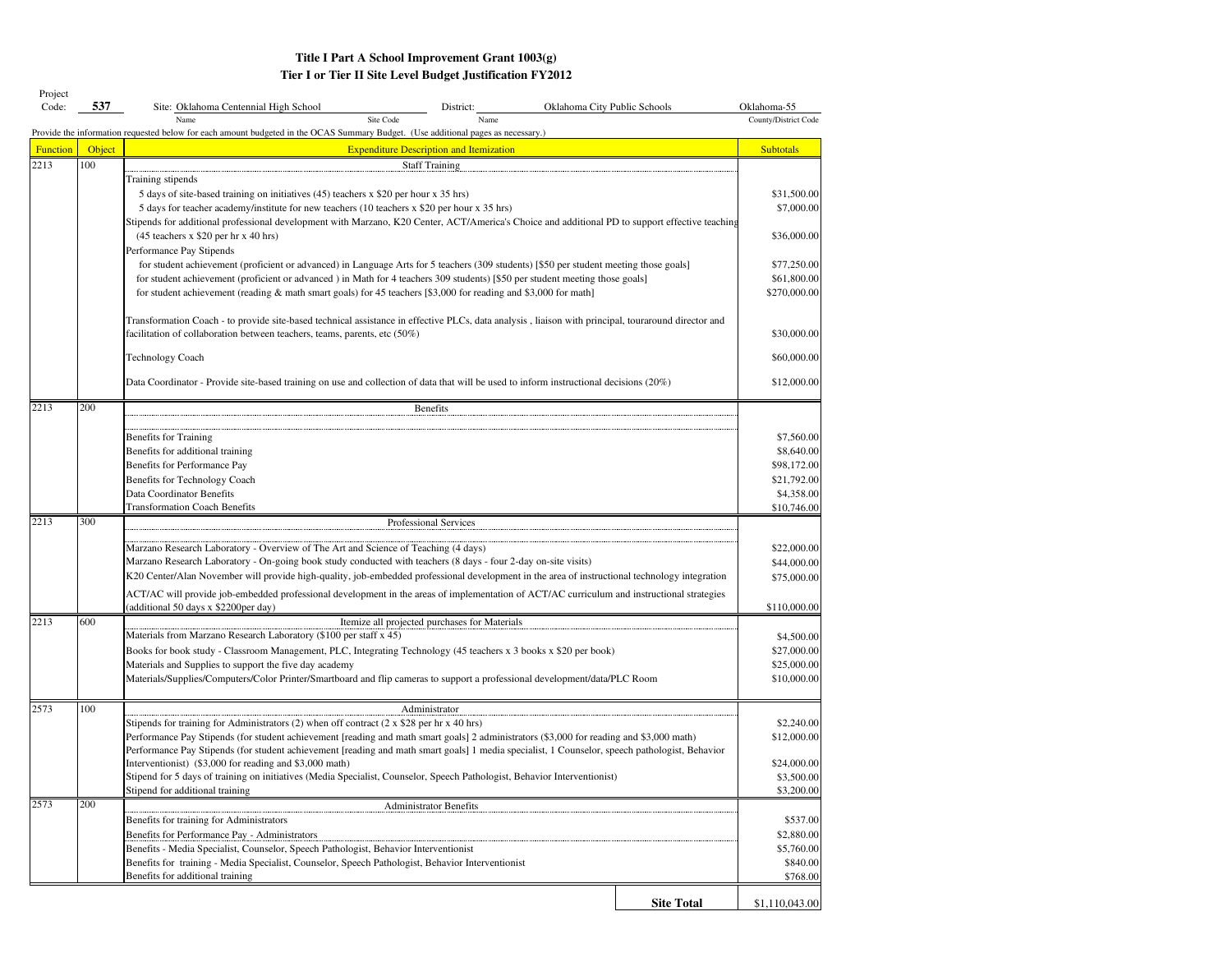| Project         |        |                                                                                                                                           |                                                |                              |                   |                      |
|-----------------|--------|-------------------------------------------------------------------------------------------------------------------------------------------|------------------------------------------------|------------------------------|-------------------|----------------------|
| Code:           | 537    | Site: Oklahoma Centennial High School                                                                                                     | District:                                      | Oklahoma City Public Schools |                   | Oklahoma-55          |
|                 |        | Name<br>Provide the information requested below for each amount budgeted in the OCAS Summary Budget. (Use additional pages as necessary.) | Site Code<br>Name                              |                              |                   | County/District Code |
| <b>Function</b> | Object |                                                                                                                                           | <b>Expenditure Description and Itemization</b> |                              |                   | <b>Subtotals</b>     |
| 2573            | 300    |                                                                                                                                           | Professional Services                          |                              |                   |                      |
|                 |        | Leadership Facilitator - will provide training in effective PLCs and will provide additional coaching for the school leadership           |                                                |                              |                   | \$75,000.00          |
| 2573            | 600    |                                                                                                                                           | Professional Development Materials             |                              |                   |                      |
|                 |        | Materials from Marzano Research Laboratory (\$100 per staff x 10)                                                                         |                                                |                              |                   | \$1,000.00           |
| 2194            | 100    |                                                                                                                                           | Parent Involvement                             |                              |                   |                      |
|                 |        | Stipends for Parent Meetings, University (45 teachers x \$20 per hr x 40 hrs)                                                             |                                                |                              |                   | \$36,000.00          |
|                 |        | Stpends for Day Care during parent meetings and university                                                                                |                                                |                              |                   | \$2,000.00           |
|                 |        | Stipends for Parent Meetings, University (2 Administrators x \$28 per hr x 40 hrs)                                                        |                                                |                              |                   | \$2,240.00           |
| 2194            | 200    |                                                                                                                                           | Parent Involvement                             |                              |                   |                      |
|                 |        | <b>Benefits</b>                                                                                                                           |                                                |                              |                   | \$8,640.00           |
|                 |        | Benefits for Day Care                                                                                                                     |                                                |                              |                   | \$485.00             |
|                 |        | <b>Benefits for Administrators</b>                                                                                                        |                                                |                              |                   | \$538.00             |
| 2194            | 300    |                                                                                                                                           | Parent Involvement                             |                              |                   |                      |
|                 |        | Guest Speakers for Parent University and Meetings                                                                                         |                                                |                              |                   | \$10,000.00          |
| 2194            | 600    |                                                                                                                                           | Involvement                                    |                              |                   |                      |
|                 |        | Materials, refreshments for parent meetings                                                                                               |                                                |                              |                   | \$5,000.00           |
|                 |        | Supplies for newsletters - paper, toner, printing and copying                                                                             |                                                |                              |                   | \$12,000.00          |
|                 |        | 3 Computers for parent resource room (\$1350)                                                                                             |                                                |                              |                   | \$4,050.00           |
|                 |        | Parent Resource Materials                                                                                                                 |                                                |                              |                   | \$10,000.00          |
| 2194            | 500    |                                                                                                                                           | Parent Involvement                             |                              |                   |                      |
|                 |        | Postage for Newsletter to mailed to parents and community (monthly)                                                                       |                                                |                              |                   | \$2,500.00           |
|                 |        | In-District Mileage for Home Visits (teachers, administrators, behavior interventionist, counselor)                                       |                                                |                              |                   | \$5,000.00           |
| 2194            | 400    |                                                                                                                                           | Parent Involvement                             |                              |                   |                      |
|                 |        | District Transportation - Parent Meetings and Universities                                                                                |                                                |                              |                   | \$5,000.00           |
| 2720            | 400    |                                                                                                                                           | Transportation                                 |                              |                   |                      |
|                 |        | District Transportation - Additional 30 minutes per day                                                                                   |                                                |                              |                   | \$200,000.00         |
| 1000            | 100    |                                                                                                                                           | Instruction                                    |                              |                   |                      |
|                 |        | Two certified permanent subsitutes $(2 \times 56,000)$                                                                                    |                                                |                              |                   | \$112,000.00         |
| 1000            | 200    |                                                                                                                                           | <b>Benefits</b>                                |                              |                   |                      |
|                 |        | Benefits for substitutes                                                                                                                  |                                                |                              |                   | \$40,678.00          |
|                 |        |                                                                                                                                           |                                                |                              |                   |                      |
| 2120            | 100    |                                                                                                                                           | Support for Students                           |                              |                   |                      |
|                 |        | <b>Behavior Interventionist</b>                                                                                                           |                                                |                              |                   | \$60,000.00          |
| 2120            | 200    |                                                                                                                                           | <b>Benefits</b>                                |                              |                   |                      |
|                 |        | <b>Benefits</b>                                                                                                                           |                                                |                              |                   | \$21,792.00          |
|                 |        |                                                                                                                                           |                                                |                              | <b>Site Total</b> | \$613,923.00         |
|                 |        |                                                                                                                                           |                                                |                              |                   |                      |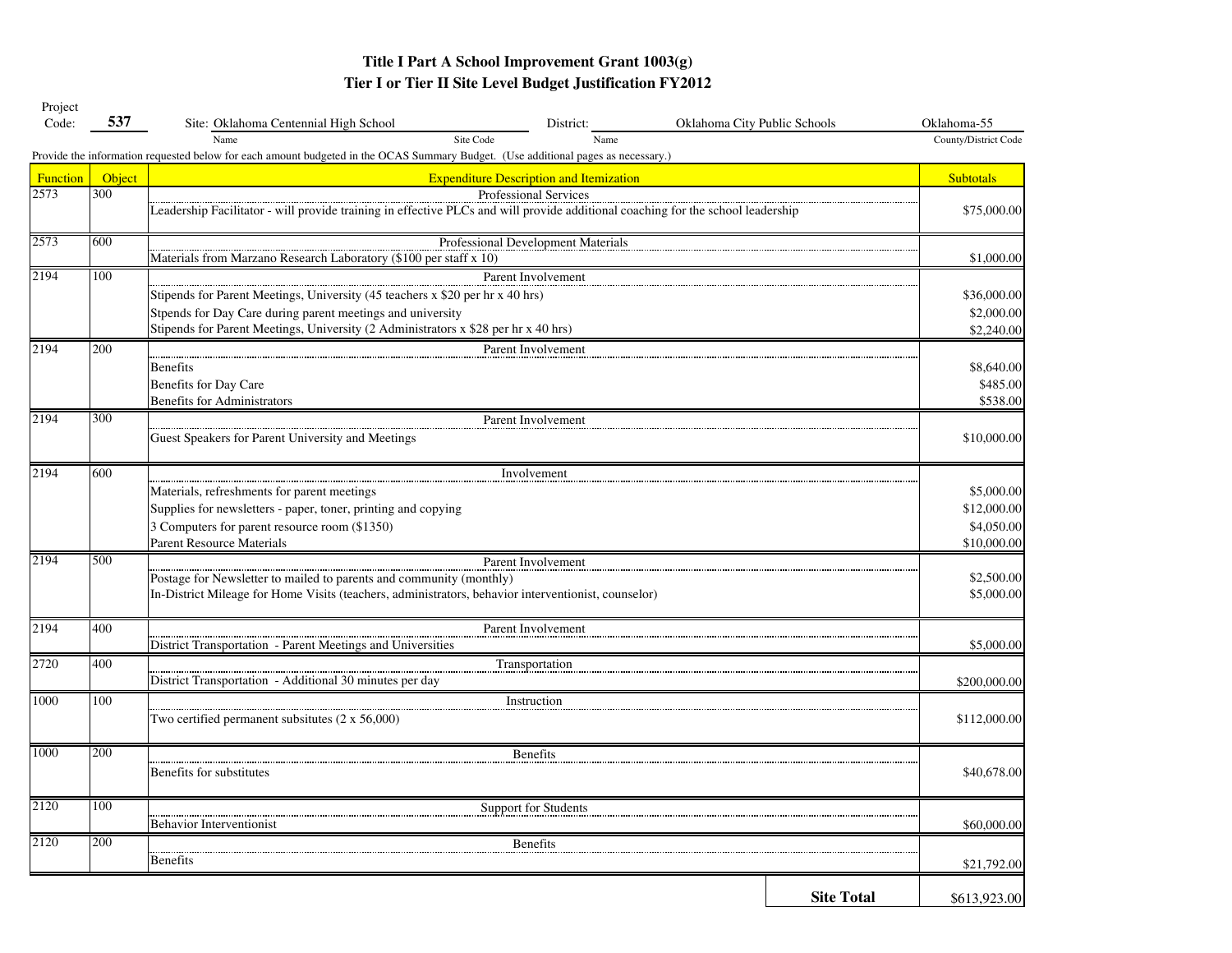| Project         |        |                                                                                                                                                  |                                                     |                              |                   |                      |  |  |  |  |
|-----------------|--------|--------------------------------------------------------------------------------------------------------------------------------------------------|-----------------------------------------------------|------------------------------|-------------------|----------------------|--|--|--|--|
| Code:           | 537    | Site: Oklahoma Centennial High School                                                                                                            | District:                                           | Oklahoma City Public Schools |                   | Oklahoma-55          |  |  |  |  |
|                 |        | Site Code<br>Name                                                                                                                                | Name                                                |                              |                   | County/District Code |  |  |  |  |
|                 |        | Provide the information requested below for each amount budgeted in the OCAS Summary Budget. (Use additional pages as necessary.)                |                                                     |                              |                   |                      |  |  |  |  |
| <b>Function</b> | Object |                                                                                                                                                  | <b>Expenditure Description and Itemization</b>      |                              |                   | <b>Subtotals</b>     |  |  |  |  |
| 2330            | 100    |                                                                                                                                                  | School Turnaround Office                            |                              |                   |                      |  |  |  |  |
|                 |        |                                                                                                                                                  |                                                     |                              |                   |                      |  |  |  |  |
|                 |        | Salary for the Executive Director of School Turnaround (.20)                                                                                     |                                                     |                              |                   | \$21,571.00          |  |  |  |  |
| 2330            | 200    |                                                                                                                                                  | Benefits for School Turnaround Office               |                              |                   |                      |  |  |  |  |
|                 |        | Benefits for the Executive Director of School Turnaround (35.82%)                                                                                |                                                     |                              |                   | \$7,726.00           |  |  |  |  |
| 2330            | 500    | Reimbursement and Travel for School Turnaround Office                                                                                            |                                                     |                              |                   |                      |  |  |  |  |
|                 |        | In-District Mileage                                                                                                                              |                                                     |                              |                   | \$400.00             |  |  |  |  |
|                 |        | Travel to attend OSDE and SIG required conferences, National Title I Conference and others TBD that will enhance and support the schools         |                                                     |                              |                   | \$5,000.00           |  |  |  |  |
| 2330            | 600    |                                                                                                                                                  | Materials and Supplies for the Office of Turnaround |                              |                   |                      |  |  |  |  |
|                 |        | Necessary materials and supplies for the position (office supplies, flash drives, ink cartridges, computer, printer, HP Slate)                   |                                                     |                              |                   | \$1,500.00           |  |  |  |  |
| 2330            | 800    | Registration for School Turnaround Office                                                                                                        |                                                     |                              |                   |                      |  |  |  |  |
|                 |        | Registration for the Executive Director of School Turnaround to attend required conferences and others that will enhance and support the schools | \$2,500.00                                          |                              |                   |                      |  |  |  |  |
| 1000            | 600    |                                                                                                                                                  | Instruction                                         |                              |                   |                      |  |  |  |  |
|                 |        | 6 LCD Projectors (\$1042 each)                                                                                                                   |                                                     |                              |                   | \$6,252.00           |  |  |  |  |
|                 |        | 2 Laptop Cart                                                                                                                                    |                                                     |                              |                   | \$3,260.00           |  |  |  |  |
|                 |        | 48 Laptops for the Cart (\$1800 each)                                                                                                            |                                                     |                              |                   | \$86,400.00          |  |  |  |  |
|                 |        | 20 Airliners (\$330 each)                                                                                                                        |                                                     |                              |                   | \$6,600.00           |  |  |  |  |
|                 |        | 12 Student Response Systems (\$1601 each)                                                                                                        |                                                     |                              |                   | \$19,224.00          |  |  |  |  |
|                 |        | 5 Electronic Spanish/English dictionaries (\$100 each)                                                                                           |                                                     |                              |                   | \$500.00             |  |  |  |  |
|                 |        | Magazines)                                                                                                                                       |                                                     |                              |                   | \$15,000.00          |  |  |  |  |
|                 |        |                                                                                                                                                  |                                                     |                              | <b>Site Total</b> | \$175,933.00         |  |  |  |  |
|                 |        |                                                                                                                                                  |                                                     |                              |                   |                      |  |  |  |  |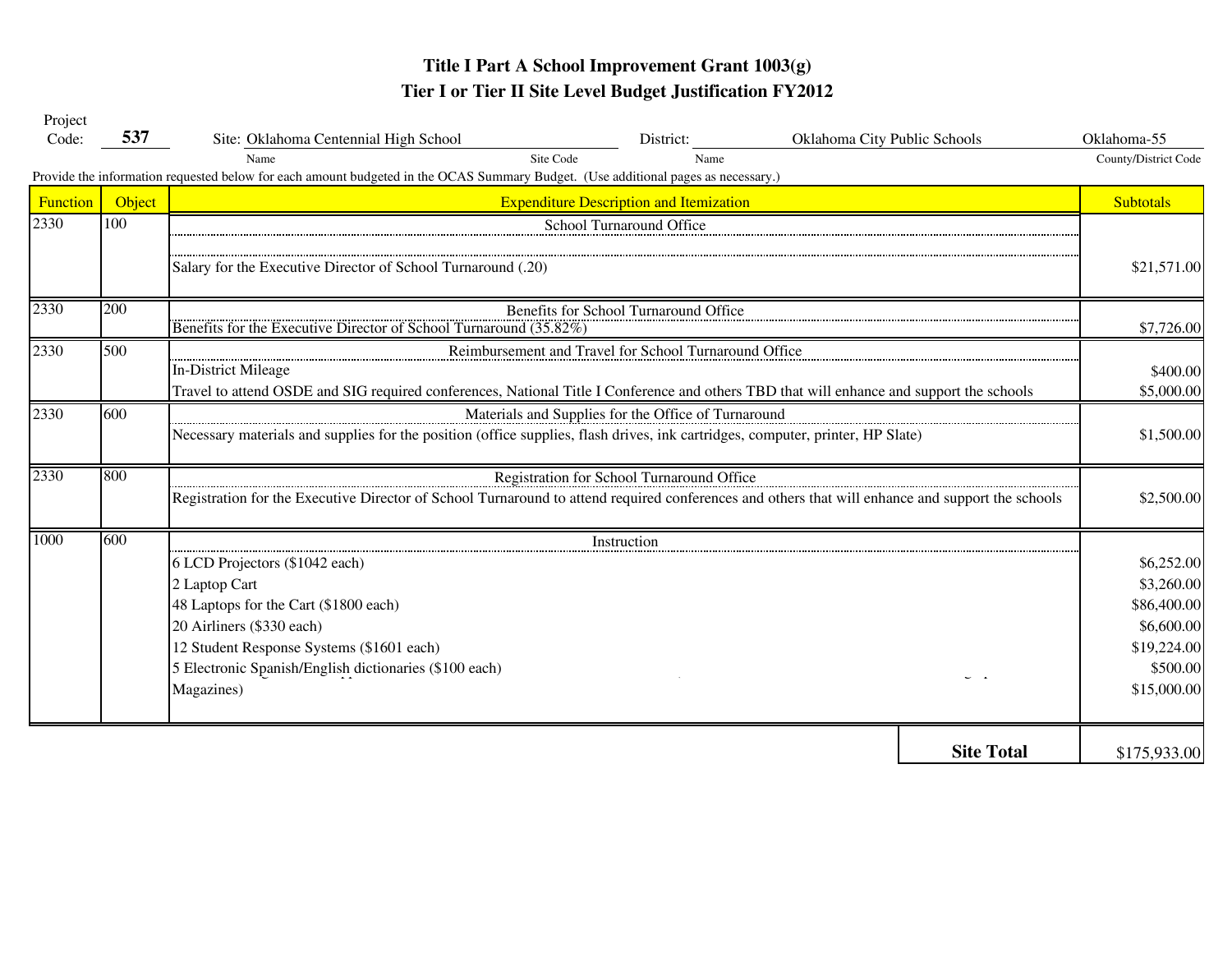# **Oklahoma State Department of Education FY2013 Title I Part A School Improvement Grant 1003(g) Tier I or Tier II School Summary Budget**

|            | Project Code: 537            |                                   | FY2013 Requested \$1,989,613.00     |                                   |                                                                               |                                           |                                                  | District: Oklahoma City Public Schools          |                        | $I-089$                      |                                                     | County: Oklahoma | 55   |
|------------|------------------------------|-----------------------------------|-------------------------------------|-----------------------------------|-------------------------------------------------------------------------------|-------------------------------------------|--------------------------------------------------|-------------------------------------------------|------------------------|------------------------------|-----------------------------------------------------|------------------|------|
|            |                              |                                   |                                     |                                   |                                                                               |                                           | Name                                             |                                                 |                        | Code                         |                                                     | Name             | Code |
|            |                              |                                   |                                     |                                   | Site: Oklahoma Centennial HighSchool                                          |                                           |                                                  |                                                 | Tier I                 | $\boxtimes$ Tier II          |                                                     |                  |      |
| Object     | Function                     | <b>Instruction</b><br><b>1000</b> | Guidance<br><b>Services</b><br>2120 | Curriculum<br>Development<br>2212 | <b>Improvement of Instruction</b><br>2210<br><b>Staff</b><br>Training<br>2213 | Parental<br>Advisory<br>Committee<br>2190 | Academic<br><b>Student</b><br>Assessment<br>2240 | Personnel<br>(Staff)<br><b>Services</b><br>2570 | Transportation<br>2720 | Parent<br>Involvment<br>2194 | <b>Office</b><br>of<br>School<br>Turnaround<br>2330 | <b>Subtotals</b> |      |
| 100        | Salaries                     |                                   |                                     |                                   |                                                                               |                                           |                                                  |                                                 |                        |                              |                                                     |                  |      |
|            |                              | \$112,000.00                      | \$60,000.00                         |                                   | \$585,550.00                                                                  |                                           |                                                  | \$44,940.00                                     |                        | \$40,240.00                  | \$21,571.00                                         | \$864,301.00     |      |
| 200        | <b>Benefits</b>              | \$40,678.00                       | \$21,792.00                         |                                   | \$151,268.00                                                                  |                                           |                                                  | \$10,785.00                                     |                        | \$9,663.00                   | \$7,726.00                                          | \$241,912.00     |      |
| <b>300</b> | <b>Professional Services</b> |                                   |                                     |                                   | \$512,500.00                                                                  |                                           |                                                  | \$75,000.00                                     |                        | \$10,000.00                  |                                                     | \$597,500.00     |      |
| 400        | <b>Property Services</b>     |                                   |                                     |                                   |                                                                               |                                           |                                                  |                                                 | \$200,000.00           | \$5,000.00                   |                                                     | \$205,000.00     |      |
| 500        | <b>Other Services</b>        |                                   |                                     |                                   |                                                                               |                                           |                                                  |                                                 |                        | \$5,000.00                   | \$5,400.00                                          | \$10,400.00      |      |
| 600        | <b>Materials</b>             | \$5,000.00                        |                                     |                                   | \$41,500.00                                                                   |                                           |                                                  | \$1,000.00                                      |                        | \$19,000.00                  | \$1,500.00                                          | \$68,000.00      |      |
| 700        | Property                     |                                   |                                     |                                   |                                                                               |                                           |                                                  |                                                 |                        |                              |                                                     |                  |      |
| 800        | Other Objects                |                                   |                                     |                                   |                                                                               |                                           |                                                  |                                                 |                        |                              | \$2,500.00                                          | \$2,500.00       |      |
|            | <b>Subtotals</b>             | \$157,678.00                      | \$81,792.00                         |                                   | \$1,290,818.00                                                                |                                           |                                                  | \$131,725.00                                    | \$200,000.00           | \$88,903.00                  | \$38,697.00                                         | \$1,989,613.00   |      |
|            | <b>Authorized Signature:</b> |                                   |                                     |                                   |                                                                               |                                           | Date:                                            |                                                 |                        | <b>TOTAL BUDGET</b>          |                                                     | \$1,989,613.00   |      |

**Special Notes:** Federal funds received must supplement and may not supplant state and local funds that, in the absence of federal funds, would be used to support these activities.

Reimbursement for obligations is subject to final approval of the budget. If the LEA expends funds on nonallowable program costs prior to budget approval, the LEA **is responsible for covering those costs from other funds.**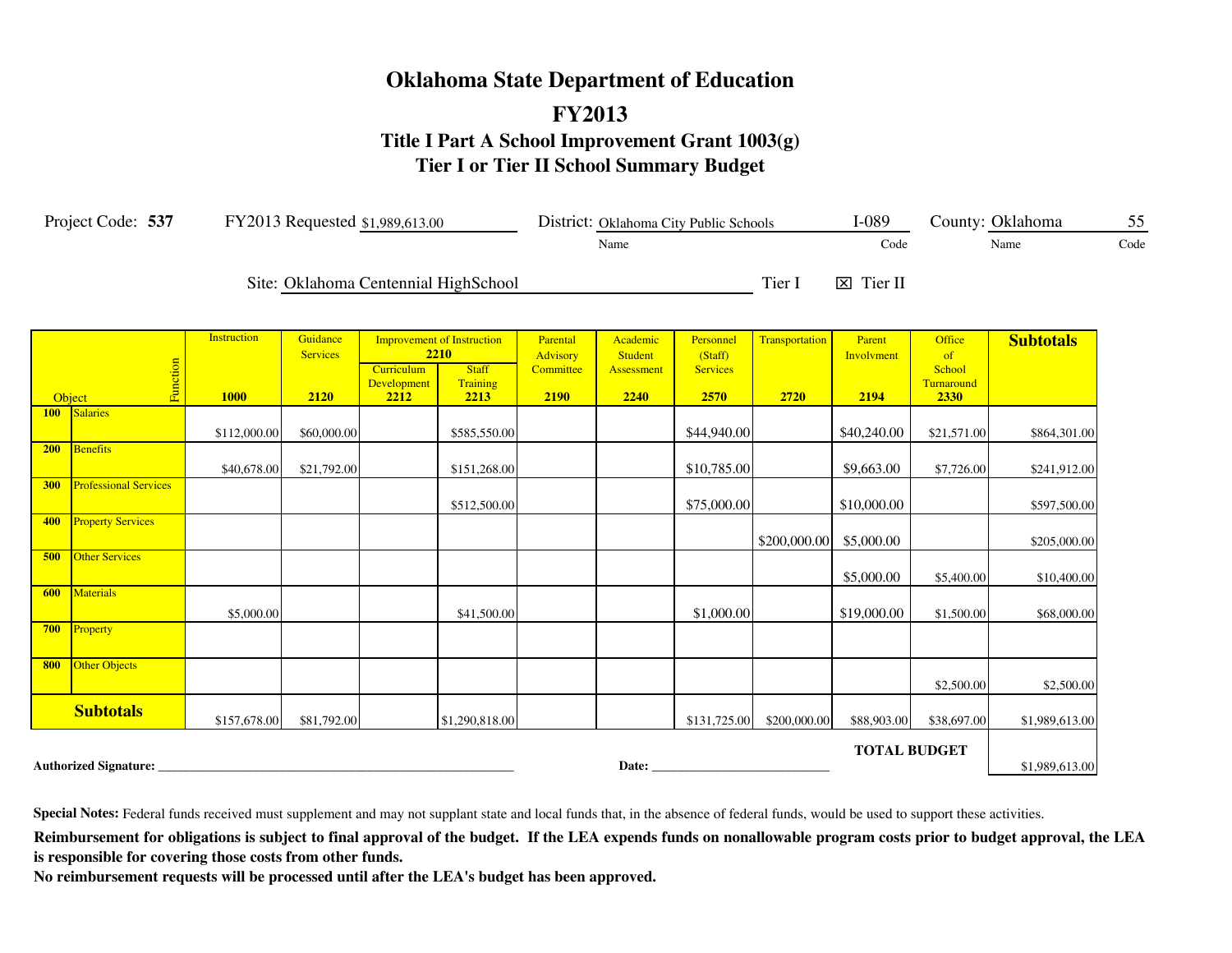| Project<br>Code: | 537    |                                                                                                                                                                                                                                                                                            | Oklahoma City Public Schools | Oklahoma-55               |
|------------------|--------|--------------------------------------------------------------------------------------------------------------------------------------------------------------------------------------------------------------------------------------------------------------------------------------------|------------------------------|---------------------------|
|                  |        | Site: Oklahoma Centennial High School<br>District:<br>Site Code<br>Name<br>Name                                                                                                                                                                                                            |                              | County/District Code      |
|                  |        | Provide the information requested below for each amount budgeted in the OCAS Summary Budget. (Use additional pages as necessary.)                                                                                                                                                          |                              |                           |
| <b>Function</b>  | Object | <b>Expenditure Description and Itemization</b>                                                                                                                                                                                                                                             |                              | <b>Subtotals</b>          |
| 2213             | 100    | <b>Staff Training</b>                                                                                                                                                                                                                                                                      |                              |                           |
|                  |        | Training stipends                                                                                                                                                                                                                                                                          |                              |                           |
|                  |        | 5 days of site-based training on initiatives (45 teachers x \$20 per hour x 35 hrs)                                                                                                                                                                                                        |                              | \$31,500.00               |
|                  |        | 5 days for teacher academy/institute for new teachers (10 teachers x \$20 per hour x 35 hrs)                                                                                                                                                                                               |                              | \$7,000.00                |
|                  |        | Stipends for additional professional development with Marzano, K20 Center, ACT/America's Choice and additional PD to support effective teaching<br>(45 teachers x \$20 per hr x 40 hrs)                                                                                                    |                              | \$36,000.00               |
|                  |        | Performance Pay Stipends                                                                                                                                                                                                                                                                   |                              |                           |
|                  |        | for student achievement (proficient or advanced) in Language Arts for 5 teachers (309 students) [\$50 per student meeting those goals]                                                                                                                                                     |                              | \$77,250.00               |
|                  |        | for student achievement (proficient or advanced) in Math for 4 teachers 309 students) [\$50 per student meeting those goals]                                                                                                                                                               |                              | \$61,800.00               |
|                  |        | for student achievement (reading & math smart goals) for 45 teachers [\$3,000 for reading and \$3,000 for math]                                                                                                                                                                            |                              | \$270,000.00              |
|                  |        |                                                                                                                                                                                                                                                                                            |                              |                           |
|                  |        | Transformation Coach - to provide site-based technical assistance in effective PLCs, data analysis, liaison with principal, touraround director and                                                                                                                                        |                              |                           |
|                  |        | facilitation of collaboration between teachers, teams, parents, etc $(50\%)$                                                                                                                                                                                                               |                              | \$30,000.00               |
|                  |        | Technology Coach                                                                                                                                                                                                                                                                           |                              | \$60,000.00               |
|                  |        |                                                                                                                                                                                                                                                                                            |                              | \$12,000.00               |
|                  |        | Data Coordinator - Provide site-based training on use and collection of data that will be used to inform instructional decisions (20%)                                                                                                                                                     |                              |                           |
| 2213             | 200    | Benefits                                                                                                                                                                                                                                                                                   |                              |                           |
|                  |        |                                                                                                                                                                                                                                                                                            |                              |                           |
|                  |        | Benefits for Training                                                                                                                                                                                                                                                                      |                              | \$7,560.00                |
|                  |        | Benefits for additional training                                                                                                                                                                                                                                                           |                              | \$8,640.00                |
|                  |        | Benefits for Performance Pay                                                                                                                                                                                                                                                               |                              | \$98,172.00               |
|                  |        | Benefits for Technology Coach                                                                                                                                                                                                                                                              |                              | \$21,792.00               |
|                  |        | Data Coordinator Benefits<br><b>Transformation Coach Benefits</b>                                                                                                                                                                                                                          |                              | \$4,358.00<br>\$10,746.00 |
| 2213             | 300    | Professional Services                                                                                                                                                                                                                                                                      |                              |                           |
|                  |        | Marzano Research Laboratory - On-site professional development and in-class coaching (55 days)                                                                                                                                                                                             |                              | \$302,500.00              |
|                  |        | Marzano Research Laboratory - Action research and evidence collection to monitor effectiveness                                                                                                                                                                                             |                              | \$47,000.00               |
|                  |        |                                                                                                                                                                                                                                                                                            |                              |                           |
|                  |        | K20 Center/Alan November will provide high-quality, job-embedded professional development in the area of instructional technology integration                                                                                                                                              |                              | \$75,000.00               |
|                  |        | ACT/AC will provide job-embedded professional development in the areas of implementation of ACT/AC curriculum and instructional strategies<br>(additional 40 days x \$2200per day)                                                                                                         |                              | \$88,000.00               |
| 2213             | 600    | Itemize all projected purchases for Materials                                                                                                                                                                                                                                              |                              |                           |
|                  |        | Materials from Marzano Research Laboratory (\$100 per staff x 45)                                                                                                                                                                                                                          |                              | \$4,500.00                |
|                  |        | Books for book study - Classroom Management, PLC, Integrating Technology (45 teachers x 3 books x \$20 per book)                                                                                                                                                                           |                              | \$27,000.00               |
|                  |        | Materials and Supplies to support the five day academy                                                                                                                                                                                                                                     |                              | \$5,000.00                |
|                  |        | Materials/Supplies/Computers/Color Printer/Smartboard and flip cameras to support a professional development/data/PLC Room                                                                                                                                                                 |                              | \$5,000.00                |
|                  |        |                                                                                                                                                                                                                                                                                            |                              |                           |
| 2573             | 100    | Administrator                                                                                                                                                                                                                                                                              |                              |                           |
|                  |        | Stipends for training for Administrators (2) when off contract ( $2 \times $28$ per hr x 40 hrs)                                                                                                                                                                                           |                              | \$2,240.00                |
|                  |        | Performance Pay Stipends (for student achievement [reading and math smart goals] 2 administrators (\$3,000 for reading and \$3,000 math)<br>Performance Pay Stipends (for student achievement [reading and math smart goals] 1 media specialist, 1 Counselor, speech pathologist, Behavior |                              | \$12,000.00               |
|                  |        | Interventionist) (\$3,000 for reading and \$3,000 math)                                                                                                                                                                                                                                    |                              | \$24,000.00               |
|                  |        | Stipend for 5 days of training on initiatives (Media Specialist, Counselor, Speech Pathologist, Behavior Interventionist)                                                                                                                                                                  |                              | \$3,500.00                |
|                  |        | Stipend for additional training                                                                                                                                                                                                                                                            |                              | \$3,200.00                |
| 2573             | 200    | Administrator Benefits                                                                                                                                                                                                                                                                     |                              |                           |
|                  |        | Benefits for training for Administrators                                                                                                                                                                                                                                                   |                              | \$537.00                  |
|                  |        | Benefits for Performance Pay - Administrators                                                                                                                                                                                                                                              |                              | \$2,880.00                |
|                  |        | Benefits - Media Specialist, Counselor, Speech Pathologist, Behavior Interventionist                                                                                                                                                                                                       |                              | \$5,760.00                |
|                  |        | Benefits for training - Media Specialist, Counselor, Speech Pathologist, Behavior Interventionist<br>Benefits for additional training                                                                                                                                                      |                              | \$840.00<br>\$768.00      |
|                  |        |                                                                                                                                                                                                                                                                                            |                              |                           |
|                  |        |                                                                                                                                                                                                                                                                                            | <b>Site Total</b>            | \$1,346,543.00            |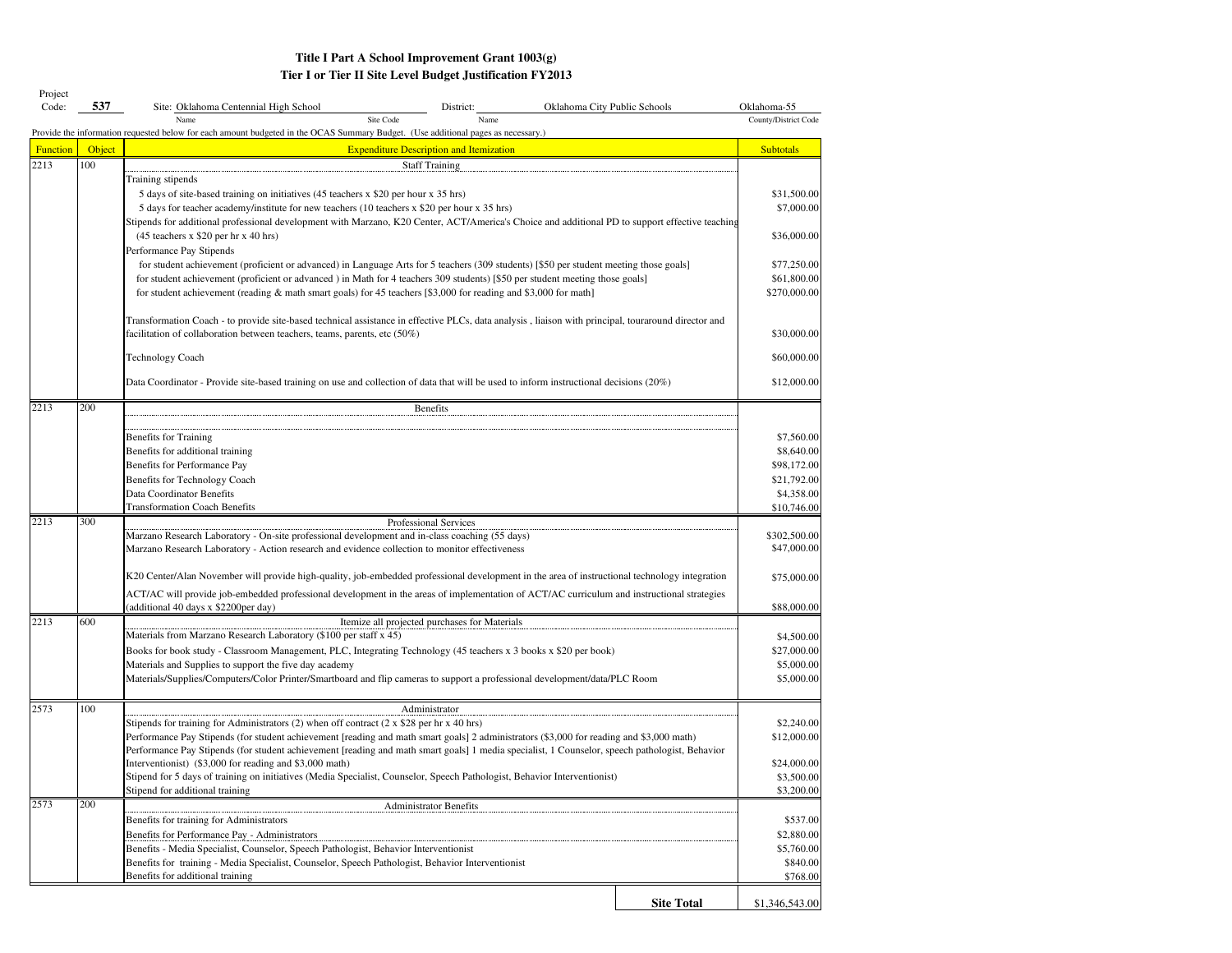| Project<br>Code: | 537           | Site: Oklahoma Centennial High School                                                                                                                  | District:                                      | Oklahoma City Public Schools |                   | Oklahoma-55          |  |  |  |  |  |
|------------------|---------------|--------------------------------------------------------------------------------------------------------------------------------------------------------|------------------------------------------------|------------------------------|-------------------|----------------------|--|--|--|--|--|
|                  |               | Site Code<br>Name<br>Provide the information requested below for each amount budgeted in the OCAS Summary Budget. (Use additional pages as necessary.) | Name                                           |                              |                   | County/District Code |  |  |  |  |  |
| <b>Function</b>  | <b>Object</b> |                                                                                                                                                        | <b>Expenditure Description and Itemization</b> |                              |                   | <b>Subtotals</b>     |  |  |  |  |  |
| 2573             | 300           |                                                                                                                                                        | Professional Services                          |                              |                   |                      |  |  |  |  |  |
|                  |               | Leadership Facilitator - will provide training in effective PLCs and will provide additional coaching for the school leadership                        |                                                |                              |                   | \$75,000.00          |  |  |  |  |  |
| 2573             | 600           |                                                                                                                                                        | Professional Development Materials             |                              |                   |                      |  |  |  |  |  |
|                  |               | Materials from Marzano Research Laboratory (\$100 per staff x 10)                                                                                      |                                                |                              |                   | \$1,000.00           |  |  |  |  |  |
| 2194             | 100           |                                                                                                                                                        | Parent Involvement                             |                              |                   |                      |  |  |  |  |  |
|                  |               | Stipends for Parent Meetings, University 45 teachers x \$20 per hr x 40 hrs)                                                                           |                                                |                              |                   | \$36,000.00          |  |  |  |  |  |
|                  |               | Stipends for Day Care during parent meetings and university                                                                                            |                                                |                              |                   | \$2,000.00           |  |  |  |  |  |
|                  |               | Stipends for Parent Meetings, University (2 Administrators x \$28 per hr x 40 hrs)                                                                     |                                                |                              |                   | \$2,240.00           |  |  |  |  |  |
| 2194             | 200           |                                                                                                                                                        | Parent Involvement                             |                              |                   |                      |  |  |  |  |  |
|                  |               | <b>Benefits</b>                                                                                                                                        |                                                |                              |                   | \$8,640.00           |  |  |  |  |  |
|                  |               | Benefits for Day Care                                                                                                                                  |                                                |                              |                   | \$485.00             |  |  |  |  |  |
|                  |               | <b>Benefits for Administrators</b>                                                                                                                     |                                                |                              |                   | \$538.00             |  |  |  |  |  |
| 2194             | 300           |                                                                                                                                                        | Parent Involvement                             |                              |                   |                      |  |  |  |  |  |
|                  |               | Guest Speakers for Parent University and Meetings                                                                                                      |                                                |                              |                   | \$10,000.00          |  |  |  |  |  |
| 2194             | 600           |                                                                                                                                                        | Involvement                                    |                              |                   |                      |  |  |  |  |  |
|                  |               | Materials, refreshments for parent meetings                                                                                                            |                                                |                              |                   | \$2,000.00           |  |  |  |  |  |
|                  |               | Supplies for newsletters - paper, toner, printing and copying                                                                                          |                                                |                              |                   |                      |  |  |  |  |  |
|                  |               | <b>Parent Resource Materials</b>                                                                                                                       |                                                |                              |                   | \$5,000.00           |  |  |  |  |  |
| 2194             | 500           |                                                                                                                                                        | Parent Involvement                             |                              |                   |                      |  |  |  |  |  |
|                  |               | Postage for Newsletter to mailed to parents and community (monthly)                                                                                    |                                                |                              |                   | \$2,500.00           |  |  |  |  |  |
|                  |               | In-District Mileage for Home Visits (teachers, administrators, behavior interventionist, counselor)                                                    |                                                |                              |                   | \$2,500.00           |  |  |  |  |  |
| 2194             | 400           |                                                                                                                                                        | Parent Involvement                             |                              |                   |                      |  |  |  |  |  |
|                  |               | District Transportation - Parent Meetings and Universities                                                                                             |                                                |                              |                   | \$5,000.00           |  |  |  |  |  |
| 2720             | 400           |                                                                                                                                                        | Transportation                                 |                              |                   |                      |  |  |  |  |  |
|                  |               | District Transportation - Additional 30 minutes per day                                                                                                |                                                |                              |                   | \$200,000.00         |  |  |  |  |  |
| 1000             | 100           |                                                                                                                                                        | Instruction                                    |                              |                   |                      |  |  |  |  |  |
|                  |               | Two certified permanent substitutes $(2 \times 56,000)$                                                                                                |                                                |                              |                   | \$112,000.00         |  |  |  |  |  |
| 1000             | 200           |                                                                                                                                                        | <b>Benefits</b>                                |                              |                   |                      |  |  |  |  |  |
|                  |               | Benefits for substitutes                                                                                                                               |                                                |                              |                   | \$40,678.00          |  |  |  |  |  |
| 2120             | 100           |                                                                                                                                                        | Support for Students                           |                              |                   |                      |  |  |  |  |  |
|                  |               | <b>Behavior Interventionist</b>                                                                                                                        |                                                |                              |                   | \$60,000.00          |  |  |  |  |  |
| 2120             | 200           |                                                                                                                                                        | <b>Benefits</b>                                |                              |                   |                      |  |  |  |  |  |
|                  |               | <b>Benefits</b>                                                                                                                                        |                                                |                              |                   | \$21,792.00          |  |  |  |  |  |
|                  |               |                                                                                                                                                        |                                                |                              |                   |                      |  |  |  |  |  |
|                  |               |                                                                                                                                                        |                                                |                              | <b>Site Total</b> | \$599,373.00         |  |  |  |  |  |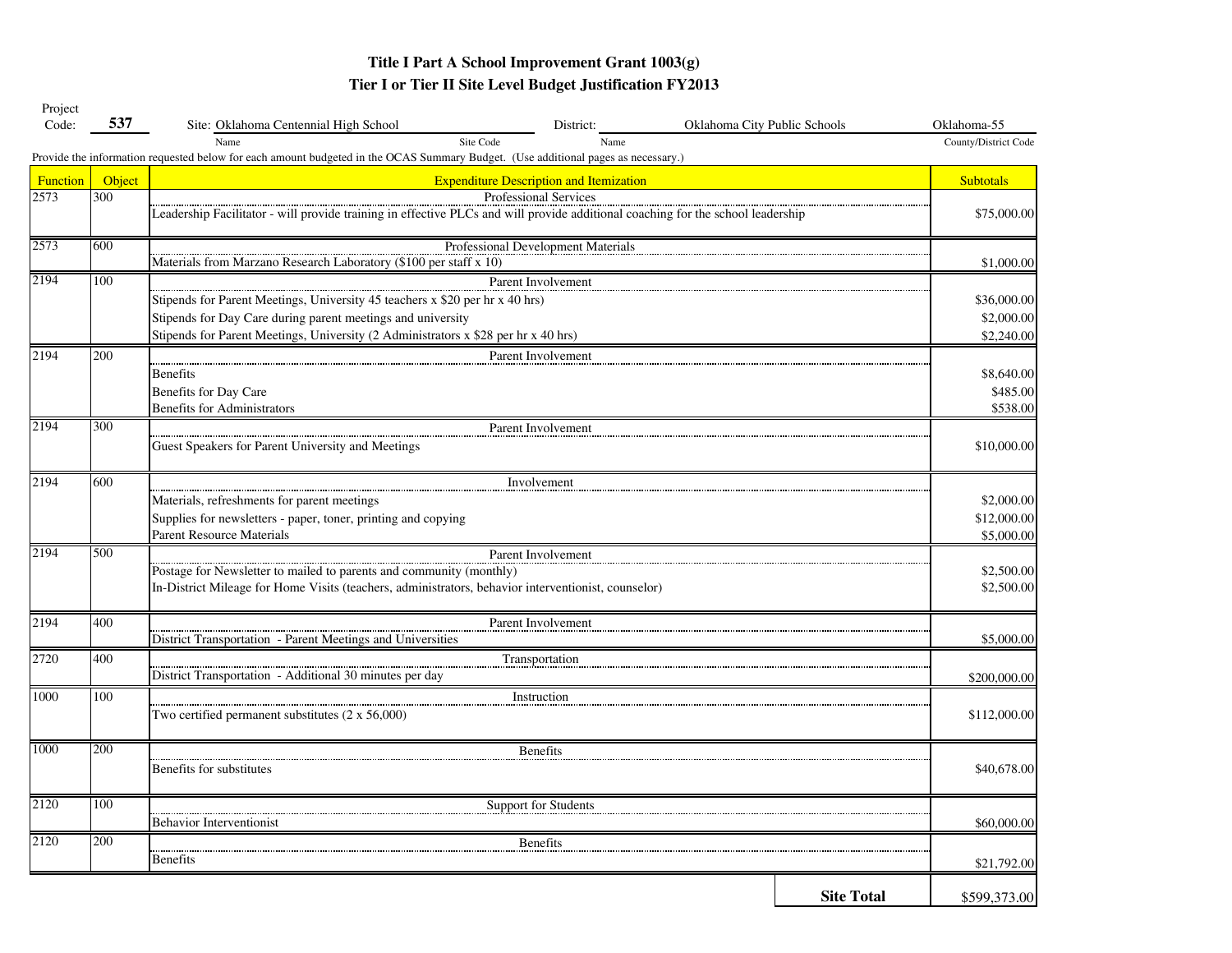| Project  |        |                                                                                                                                                                                                                                 |                                                |                              |                   |                      |  |  |  |  |
|----------|--------|---------------------------------------------------------------------------------------------------------------------------------------------------------------------------------------------------------------------------------|------------------------------------------------|------------------------------|-------------------|----------------------|--|--|--|--|
| Code:    | 537    | Site: Oklahoma Centennial High School                                                                                                                                                                                           | District:                                      | Oklahoma City Public Schools |                   | Oklahoma-55          |  |  |  |  |
|          |        | Site Code<br>Name                                                                                                                                                                                                               | Name                                           |                              |                   | County/District Code |  |  |  |  |
|          |        | Provide the information requested below for each amount budgeted in the OCAS Summary Budget. (Use additional pages as necessary.)                                                                                               |                                                |                              |                   |                      |  |  |  |  |
| Function | Object |                                                                                                                                                                                                                                 | <b>Expenditure Description and Itemization</b> |                              |                   | <b>Subtotals</b>     |  |  |  |  |
| 2330     | 100    |                                                                                                                                                                                                                                 | School Turnaround Office                       |                              |                   |                      |  |  |  |  |
|          |        | Salary for the Executive Director of School Turnaround (.20)                                                                                                                                                                    |                                                |                              |                   | \$21,571.00          |  |  |  |  |
| 2330     | 200    | Benefits for the Executive Director of School Turnaround (35.82%)                                                                                                                                                               | Benefits for School Turnaround Office          |                              |                   | \$7,726.00           |  |  |  |  |
| 2330     | 500    | Reimbursement and Travel for School Turnaround Office<br><b>In-District Mileage</b><br>Travel to attend OSDE and SIG required conferences, National Title I Conference and others TBD that will enhance and support the schools |                                                |                              |                   |                      |  |  |  |  |
|          |        |                                                                                                                                                                                                                                 |                                                |                              |                   | \$5,000.00           |  |  |  |  |
| 2330     | 600    | Materials and Supplies for the Office of Turnaround                                                                                                                                                                             |                                                |                              |                   |                      |  |  |  |  |
|          |        | Necessary materials and supplies for the position (office supplies, flash drives, ink cartridges, computer, printer, HP Slate)                                                                                                  |                                                |                              |                   | \$1,500.00           |  |  |  |  |
| 2330     | 800    |                                                                                                                                                                                                                                 | Registration for School Turnaround Office      |                              |                   |                      |  |  |  |  |
|          |        | Registration for the Executive Director of School Turnaround to attend required conferences and others that will enhance and support the schools                                                                                |                                                |                              |                   | \$2,500.00           |  |  |  |  |
| 1000     | 600    |                                                                                                                                                                                                                                 | Instruction                                    |                              |                   |                      |  |  |  |  |
|          |        | Magazines)                                                                                                                                                                                                                      |                                                |                              |                   | \$5,000.00           |  |  |  |  |
|          |        |                                                                                                                                                                                                                                 |                                                |                              |                   |                      |  |  |  |  |
|          |        |                                                                                                                                                                                                                                 |                                                |                              |                   |                      |  |  |  |  |
|          |        |                                                                                                                                                                                                                                 |                                                |                              | <b>Site Total</b> | \$43,697.00          |  |  |  |  |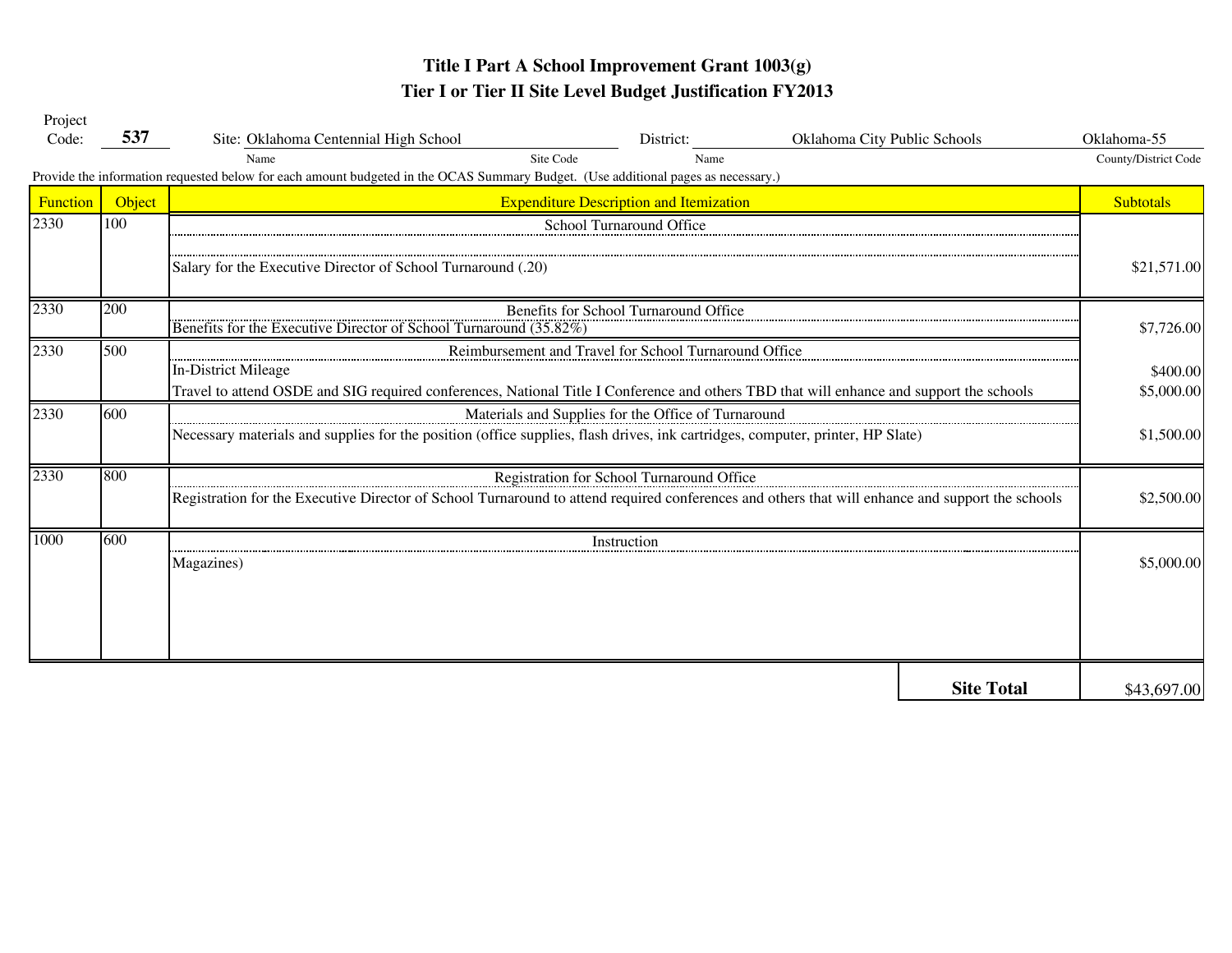# **Oklahoma State Department of Education FY2014 Title I Part A School Improvement Grant 1003(g) Tier I or Tier II School Summary Budget**

|                  | Project Code: 537            |                                   |                                     | FY2014 Requested \$2,000,000.00          |                                                                               |                                                  |                                           | District: Oklahoma City Public Schools          |                        | $I-089$                      |                                              | County: Oklahoma | 55   |
|------------------|------------------------------|-----------------------------------|-------------------------------------|------------------------------------------|-------------------------------------------------------------------------------|--------------------------------------------------|-------------------------------------------|-------------------------------------------------|------------------------|------------------------------|----------------------------------------------|------------------|------|
|                  |                              |                                   |                                     |                                          |                                                                               |                                                  | Name                                      |                                                 |                        | Code                         |                                              | Name             | Code |
|                  |                              |                                   |                                     |                                          | Site: Oklahoma Centennial High School                                         |                                                  |                                           |                                                 | Tier I                 | $\boxtimes$ Tier II          |                                              |                  |      |
| Object           | Function                     | <b>Instruction</b><br><b>1000</b> | Guidance<br><b>Services</b><br>2120 | Curriculum<br><b>Development</b><br>2212 | <b>Improvement of Instruction</b><br>2210<br><b>Staff</b><br>Training<br>2213 | Parental<br><b>Advisory</b><br>Committee<br>2190 | Academic<br>Student<br>Assessment<br>2240 | Personnel<br>(Staff)<br><b>Services</b><br>2570 | Transportation<br>2720 | Parent<br>Involvment<br>2194 | Office<br>of<br>School<br>Turnaround<br>2330 | <b>Subtotals</b> |      |
| 100 <sub>1</sub> | Salaries                     |                                   |                                     |                                          |                                                                               |                                                  |                                           |                                                 |                        |                              |                                              |                  |      |
|                  |                              | \$112,000.00                      | \$60,000.00                         |                                          | \$585,550.00                                                                  |                                                  |                                           | \$43,820.00                                     |                        | \$40,240.00                  | \$21,571.00                                  | \$863,181.00     |      |
| 200              | Benefits                     | \$40,678.00                       | \$21,792.00                         |                                          | \$151,268.00                                                                  |                                                  |                                           | \$10,516.00                                     |                        | \$9,663.00                   | \$7,726.00                                   | \$241,643.00     |      |
| 300              | <b>Professional Services</b> |                                   |                                     |                                          | \$490,500.00                                                                  |                                                  |                                           | \$130,000.00                                    |                        | \$2,500.00                   |                                              | \$623,000.00     |      |
| 400              | <b>Property Services</b>     |                                   |                                     |                                          |                                                                               |                                                  |                                           |                                                 | \$200,000.00           | \$2,500.00                   |                                              | \$202,500.00     |      |
| 500              | <b>Other Services</b>        |                                   |                                     |                                          |                                                                               |                                                  |                                           |                                                 |                        | \$5,000.00                   | \$5,400.00                                   | \$10,400.00      |      |
| 600              | <b>Materials</b>             | \$2,500.00                        |                                     |                                          | \$38,500.00                                                                   |                                                  |                                           | \$1,000.00                                      |                        | \$13,276.00                  | \$1,500.00                                   | \$56,776.00      |      |
|                  | 700 Property                 |                                   |                                     |                                          |                                                                               |                                                  |                                           |                                                 |                        |                              |                                              |                  |      |
| 800              | <b>Other Objects</b>         |                                   |                                     |                                          |                                                                               |                                                  |                                           |                                                 |                        |                              | \$2,500.00                                   | \$2,500.00       |      |
|                  | <b>Subtotals</b>             | \$155,178.00                      | \$81,792.00                         |                                          | \$1,265,818.00                                                                |                                                  |                                           | \$185,336.00                                    | \$200,000.00           | \$73,179.00                  | \$38,697.00                                  | \$2,000,000.00   |      |
|                  | <b>Authorized Signature:</b> |                                   |                                     |                                          |                                                                               |                                                  | Date:                                     |                                                 |                        | <b>TOTAL BUDGET</b>          |                                              | \$2,000,000.00   |      |

**Special Notes:** Federal funds received must supplement and may not supplant state and local funds that, in the absence of federal funds, would be used to support these activities.

Reimbursement for obligations is subject to final approval of the budget. If the LEA expends funds on nonallowable program costs prior to budget approval, the LEA **is responsible for covering those costs from other funds.**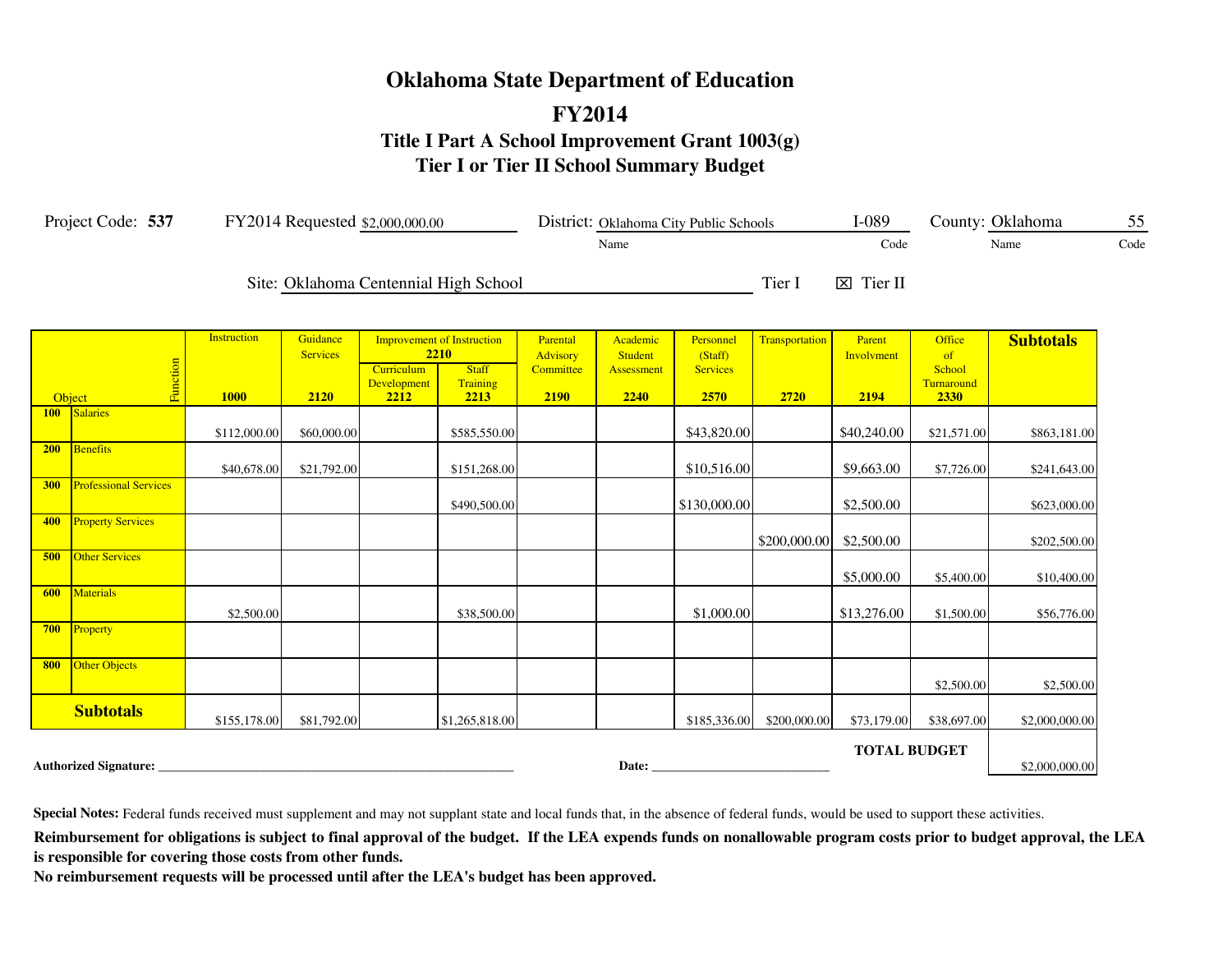| Project<br>Code: | 537    | Site: Oklahoma Centennial High School<br>District:                                                                                                                                   | Oklahoma City Public Schools | Oklahoma-55               |
|------------------|--------|--------------------------------------------------------------------------------------------------------------------------------------------------------------------------------------|------------------------------|---------------------------|
|                  |        | Site Code<br>Name<br>Name                                                                                                                                                            |                              | County/District Code      |
|                  |        | Provide the information requested below for each amount budgeted in the OCAS Summary Budget. (Use additional pages as necessary.)                                                    |                              |                           |
| <b>Function</b>  | Object | <b>Expenditure Description and Itemization</b>                                                                                                                                       |                              | <b>Subtotals</b>          |
| 2213             | 100    | <b>Staff Training</b>                                                                                                                                                                |                              |                           |
|                  |        | Training stipends                                                                                                                                                                    |                              |                           |
|                  |        | 5 days of site-based training on initiatives (45 teachers x \$20 per hour x 35 hrs)                                                                                                  |                              | \$31,500.00               |
|                  |        | 5 days for teacher academy/institute for new teachers (10 teachers x \$20 per hour x 35 hrs)                                                                                         |                              | \$7,000.00                |
|                  |        | Stipends for additional professional development with Marzano, K20 Center, ACT/America's Choice and additional PD to support effective teaching                                      |                              |                           |
|                  |        | (45 teachers x \$20 per hr x 40 hrs)<br>Performance Pay Stipends                                                                                                                     |                              | \$36,000.00               |
|                  |        | for student achievement (proficient or advanced) in Language Arts for 5 teachers (309 students) [\$50 per student meeting those goals]                                               |                              | \$77,250.00               |
|                  |        | for student achievement (proficient or advanced) in Math for 4 teachers 309 students) [\$50 per student meeting those goals]                                                         |                              | \$61,800.00               |
|                  |        | for student achievement (reading & math smart goals) for 45 teachers [\$3,000 for reading and \$3,000 for math]                                                                      |                              | \$270,000.00              |
|                  |        |                                                                                                                                                                                      |                              |                           |
|                  |        | Transformation Coach - to provide site-based technical assistance in effective PLCs, data analysis, liaison with principal, touraround director and                                  |                              |                           |
|                  |        | facilitation of collaboration between teachers, teams, parents, etc $(50\%)$                                                                                                         |                              | \$30,000.00               |
|                  |        | Technology Coach                                                                                                                                                                     |                              | \$60,000.00               |
|                  |        |                                                                                                                                                                                      |                              |                           |
|                  |        | Data Coordinator - Provide site-based training on use and collection of data that will be used to inform instructional decisions (20%)                                               |                              | \$12,000.00               |
| 2213             | 200    | Benefits                                                                                                                                                                             |                              |                           |
|                  |        |                                                                                                                                                                                      |                              |                           |
|                  |        | Benefits for Training                                                                                                                                                                |                              | \$7,560.00                |
|                  |        | Benefits for additional training                                                                                                                                                     |                              | \$8,640.00                |
|                  |        | Benefits for Performance Pay                                                                                                                                                         |                              | \$98,172.00               |
|                  |        | Benefits for Technology Coach                                                                                                                                                        |                              | \$21,792.00               |
|                  |        | Data Coordinator Benefits<br><b>Transformation Coach Benefits</b>                                                                                                                    |                              | \$4,358.00<br>\$10,746.00 |
| 2213             | 300    | Professional Services                                                                                                                                                                |                              |                           |
|                  |        | Marzano Research Laboratory - On-site professional development and in-class coaching (55 days)                                                                                       |                              | \$302,500.00              |
|                  |        | Marzano Research Laboratory - Action research and evidence collection to monitor effectiveness                                                                                       |                              | \$47,000.00               |
|                  |        |                                                                                                                                                                                      |                              |                           |
|                  |        | K20 Center/Alan November will provide high-quality, job-embedded professional development in the area of instructional technology integration                                        |                              | \$75,000.00               |
|                  |        | ACT/AC will provide job-embedded professional development in the areas of implementation of ACT/AC curriculum and instructional strategies                                           |                              |                           |
|                  |        | (additional 30 days x \$2200per day)                                                                                                                                                 |                              | \$66,000.00               |
| 2213             | 600    | Itemize all projected purchases for Materials                                                                                                                                        |                              |                           |
|                  |        | Materials from Marzano Research Laboratory (\$100 per staff x 45)                                                                                                                    |                              | \$4,500.00                |
|                  |        | Books for book study - Classroom Management, PLC, Integrating Technology (45 teachers x 3 books x \$20 per book)                                                                     |                              | \$27,000.00               |
|                  |        | Materials and Supplies to support the five day academy<br>Materials/Supplies/Computers/Color Printer/Smartboard and flip cameras to support a professional development/data/PLC Room |                              | \$5,000.00<br>\$2,000.00  |
|                  |        |                                                                                                                                                                                      |                              |                           |
| 2573             | 100    | Administrator                                                                                                                                                                        |                              |                           |
|                  |        | Stipends for training for Administrators when off contract (1 x \$28 per hr x 40 hrs)                                                                                                |                              | \$1,120.00                |
|                  |        | Performance Pay Stipends (for student achievement [reading and math smart goals] 2 administrators (\$3,000 for reading and \$3,000 math)                                             |                              | \$12,000.00               |
|                  |        | Performance Pay Stipends (for student achievement [reading and math smart goals] 1 media specialist, 1 Counselor, speech pathologist, Behavior                                       |                              |                           |
|                  |        | Interventionist) (\$3,000 for reading and \$3,000 math)                                                                                                                              |                              | \$24,000.00               |
|                  |        | Stipend for 5 days of training on initiatives (Media Specialist, Counselor, Speech Pathologist, Behavior Interventionist)                                                            |                              | \$3,500.00<br>\$3,200.00  |
| 2573             | 200    | Stipend for additional training<br>Administrator Benefits                                                                                                                            |                              |                           |
|                  |        | Benefits for training for Administrators                                                                                                                                             |                              | \$268.00                  |
|                  |        | Benefits for Performance Pay - Administrators                                                                                                                                        |                              | \$2,880.00                |
|                  |        | Benefits - Media Specialist, Counselor, Speech Pathologist, Behavior Interventionist                                                                                                 |                              | \$5,760.00                |
|                  |        | Benefits for training - Media Specialist, Counselor, Speech Pathologist, Behavior Interventionist                                                                                    |                              | \$840.00                  |
|                  |        | Benefits for additional training                                                                                                                                                     |                              | \$768.00                  |
|                  |        |                                                                                                                                                                                      | <b>Site Total</b>            | \$1,320,154.00            |
|                  |        |                                                                                                                                                                                      |                              |                           |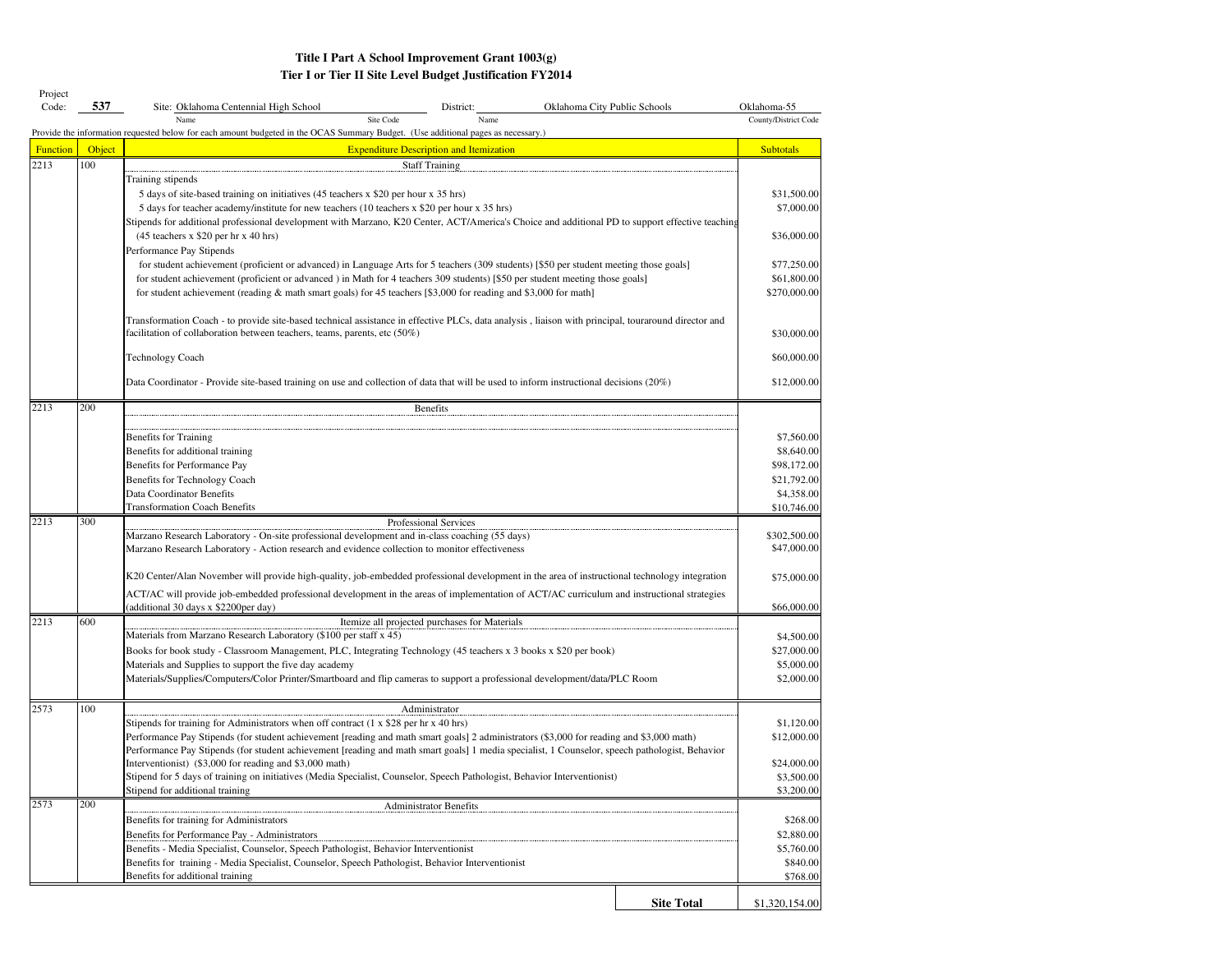| Project<br>Code: | 537    | Site: Oklahoma Centennial High School                                                                                             | District:             | Oklahoma City Public Schools |                   | Oklahoma-55          |  |  |
|------------------|--------|-----------------------------------------------------------------------------------------------------------------------------------|-----------------------|------------------------------|-------------------|----------------------|--|--|
|                  |        | Name<br>Site Code                                                                                                                 | Name                  |                              |                   | County/District Code |  |  |
|                  |        | Provide the information requested below for each amount budgeted in the OCAS Summary Budget. (Use additional pages as necessary.) |                       |                              |                   |                      |  |  |
| <b>Function</b>  | Object | <b>Expenditure Description and Itemization</b>                                                                                    |                       |                              |                   |                      |  |  |
| 2573             | 300    |                                                                                                                                   | Professional Services |                              |                   |                      |  |  |
|                  |        | Leadership Facilitator - will provide training in effective PLCs and will provide additional coaching for the school leadership   |                       |                              |                   |                      |  |  |
|                  |        | Marzano - On-site coaching and support for administrators (walkthrough, rounds, conferencing 10 days)                             |                       |                              |                   |                      |  |  |
| 2573             | 600    | Professional Development Materials                                                                                                |                       |                              |                   |                      |  |  |
|                  |        | Materials from Marzano Research Laboratory (\$100 per staff x 10)                                                                 |                       |                              |                   | \$1,000.00           |  |  |
| 2194             | 100    | Parent Involvement                                                                                                                |                       |                              |                   |                      |  |  |
|                  |        | Stipends for Parent Meetings, University (45 teachers x \$20 per hr x 40 hrs)                                                     |                       |                              |                   | \$36,000.00          |  |  |
|                  |        | Stipends for Day Care during parent meetings and university                                                                       |                       |                              |                   | \$2,000.00           |  |  |
|                  |        | Stipends for Parent Meetings, University (2 Administrators x \$28 per hr x 40 hrs)                                                |                       |                              |                   | \$2,240.00           |  |  |
| 2194             | 200    |                                                                                                                                   | Parent Involvement    |                              |                   |                      |  |  |
|                  |        | <b>Benefits</b>                                                                                                                   |                       |                              |                   | \$8,640.00           |  |  |
|                  |        | Benefits for Day Care                                                                                                             |                       |                              |                   | \$485.00             |  |  |
|                  |        | <b>Benefits for Administrators</b>                                                                                                |                       |                              |                   | \$538.00             |  |  |
| 2194             | 300    |                                                                                                                                   | Parent Involvement    |                              |                   |                      |  |  |
|                  |        | Guest Speakers for Parent University and Meetings                                                                                 |                       |                              |                   | \$2,500.00           |  |  |
| 2194             | 600    | Involvement                                                                                                                       |                       |                              |                   |                      |  |  |
|                  |        | Materials, refreshments for parent meetings                                                                                       |                       |                              |                   | \$1,500.00           |  |  |
|                  |        | Supplies for newsletters - paper, toner, printing and copying                                                                     |                       |                              |                   | \$9,276.00           |  |  |
|                  |        | <b>Parent Resource Materials</b>                                                                                                  |                       |                              |                   | \$2,500.00           |  |  |
| 2194             | 500    |                                                                                                                                   | Parent Involvement    |                              |                   |                      |  |  |
|                  |        | Postage for Newsletter to mailed to parents and community (monthly)                                                               |                       |                              |                   |                      |  |  |
|                  |        | In-District Mileage for Home Visits (teachers, administrators, behavior interventionist, counselor)                               |                       |                              |                   |                      |  |  |
| 2194             | 400    | Parent Involvement                                                                                                                |                       |                              |                   |                      |  |  |
|                  |        | District Transportation - Parent Meetings and Universities                                                                        |                       |                              |                   |                      |  |  |
| 2720             | 400    |                                                                                                                                   | Transportation        |                              |                   |                      |  |  |
|                  |        | District Transportation - Additional 30 minutes per day                                                                           |                       |                              |                   | \$200,000.00         |  |  |
| 1000             | 100    |                                                                                                                                   | Instruction           |                              |                   |                      |  |  |
|                  |        | Two certified permanent substitutes $(2 \times 56,000)$                                                                           |                       |                              |                   |                      |  |  |
| 1000             | 200    | <b>Benefits</b>                                                                                                                   |                       |                              |                   |                      |  |  |
|                  |        | Benefits for substitutes                                                                                                          |                       |                              |                   |                      |  |  |
| 2120             | 100    |                                                                                                                                   | Support for Students  |                              |                   |                      |  |  |
|                  |        | <b>Behavior Interventionist</b>                                                                                                   |                       |                              |                   |                      |  |  |
| 2120             | 200    |                                                                                                                                   | <b>Benefits</b>       |                              |                   |                      |  |  |
|                  |        | <b>Benefits</b>                                                                                                                   |                       |                              |                   | \$21,792.00          |  |  |
|                  |        |                                                                                                                                   |                       |                              |                   |                      |  |  |
|                  |        |                                                                                                                                   |                       |                              | <b>Site Total</b> | \$638,649.00         |  |  |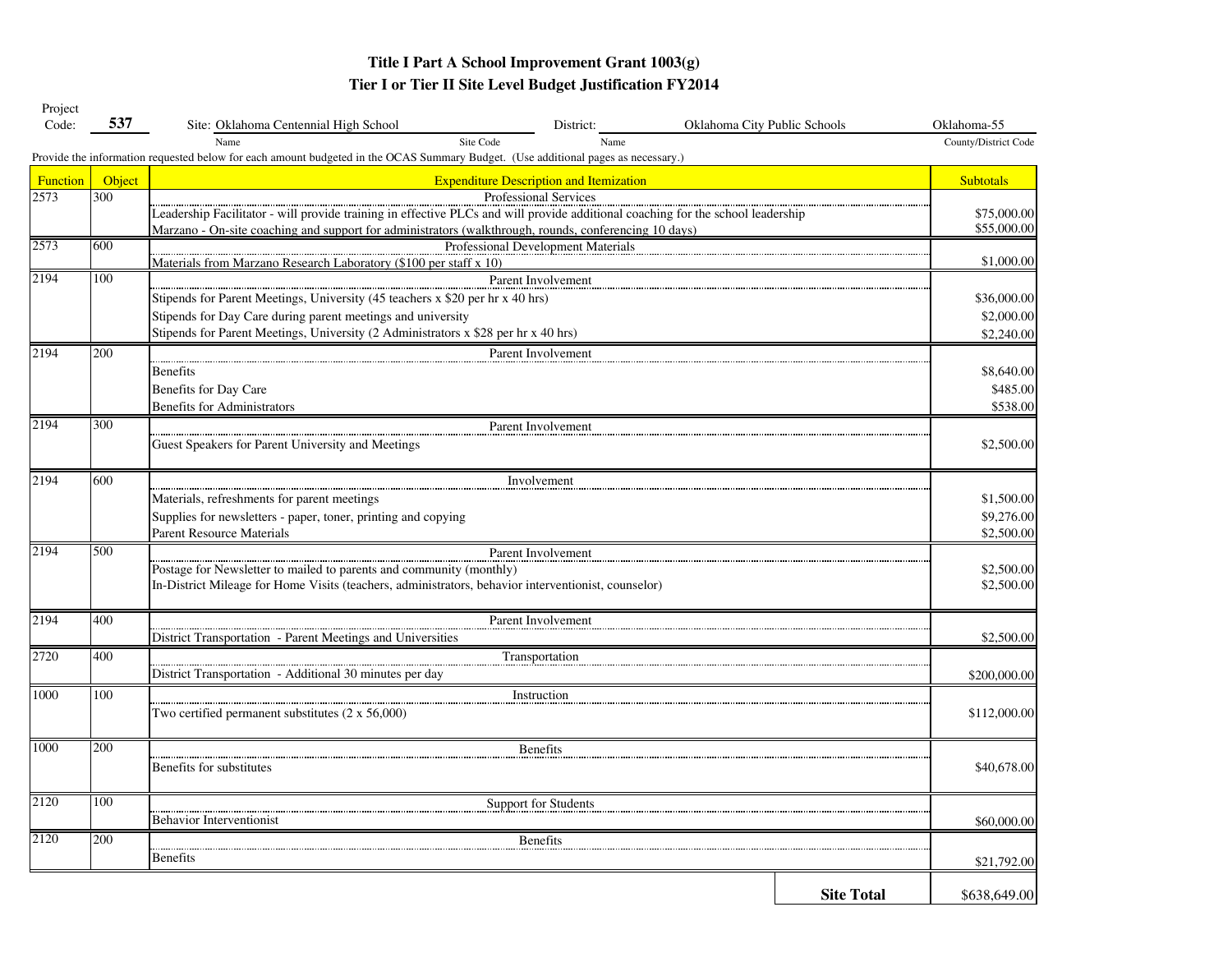| Project  |        |                                                                                                                                                  |             |                              |                   |                      |  |  |
|----------|--------|--------------------------------------------------------------------------------------------------------------------------------------------------|-------------|------------------------------|-------------------|----------------------|--|--|
| Code:    | 537    | Site: Oklahoma Centennial High School                                                                                                            | District:   | Oklahoma City Public Schools |                   | Oklahoma-55          |  |  |
|          |        | Site Code<br>Name                                                                                                                                | Name        |                              |                   | County/District Code |  |  |
|          |        | Provide the information requested below for each amount budgeted in the OCAS Summary Budget. (Use additional pages as necessary.)                |             |                              |                   |                      |  |  |
| Function | Object | <b>Expenditure Description and Itemization</b>                                                                                                   |             |                              |                   |                      |  |  |
| 2330     | 100    | School Turnaround Office                                                                                                                         |             |                              |                   |                      |  |  |
|          |        |                                                                                                                                                  |             |                              |                   |                      |  |  |
|          |        | Salary for the Executive Director of School Turnaround (.20)                                                                                     |             |                              |                   |                      |  |  |
| 2330     | 200    | Benefits for School Turnaround Office                                                                                                            |             |                              |                   |                      |  |  |
|          |        | Benefits for the Executive Director of School Turnaround (35.82%)                                                                                |             |                              |                   |                      |  |  |
| 2330     | 500    | Reimbursement and Travel for School Turnaround Office                                                                                            |             |                              |                   |                      |  |  |
|          |        | In-District Mileage                                                                                                                              |             |                              |                   | \$400.00             |  |  |
|          |        | Travel to attend OSDE and SIG required conferences, National Title I Conference and others TBD that will enhance and support the schools         |             |                              |                   |                      |  |  |
| 2330     | 600    | Materials and Supplies for the Office of Turnaround                                                                                              |             |                              |                   |                      |  |  |
|          |        | Necessary materials and supplies for the position (office supplies, flash drives, ink cartridges, computer, printer, HP Slate)                   |             |                              |                   | \$1,500.00           |  |  |
| 2330     | 800    | Registration for School Turnaround Office                                                                                                        |             |                              |                   |                      |  |  |
|          |        | Registration for the Executive Director of School Turnaround to attend required conferences and others that will enhance and support the schools | \$2,500.00  |                              |                   |                      |  |  |
| 1000     | 600    | Books and Magazines to support Common Core in the area of Informational Text (Periodicals, Science, Scholastic, National Geographic              | Instruction |                              |                   |                      |  |  |
|          |        | Magazines)                                                                                                                                       |             |                              |                   | \$2,500.00           |  |  |
|          |        |                                                                                                                                                  |             |                              |                   |                      |  |  |
|          |        |                                                                                                                                                  |             |                              |                   |                      |  |  |
|          |        |                                                                                                                                                  |             |                              |                   |                      |  |  |
|          |        |                                                                                                                                                  |             |                              |                   |                      |  |  |
|          |        |                                                                                                                                                  |             |                              | <b>Site Total</b> | \$41,197.00          |  |  |

**click on "Justification Page-District." Then click "OK." A new worksheet will be created. To make additional copies of this worksheet within the same workbook, click on "Edit" (in menu bar above) and choose "Move or Copy Sheet." A box will come up. On that box you will need to click the box to check "Create a Copy" and to keep the worksheets in order**